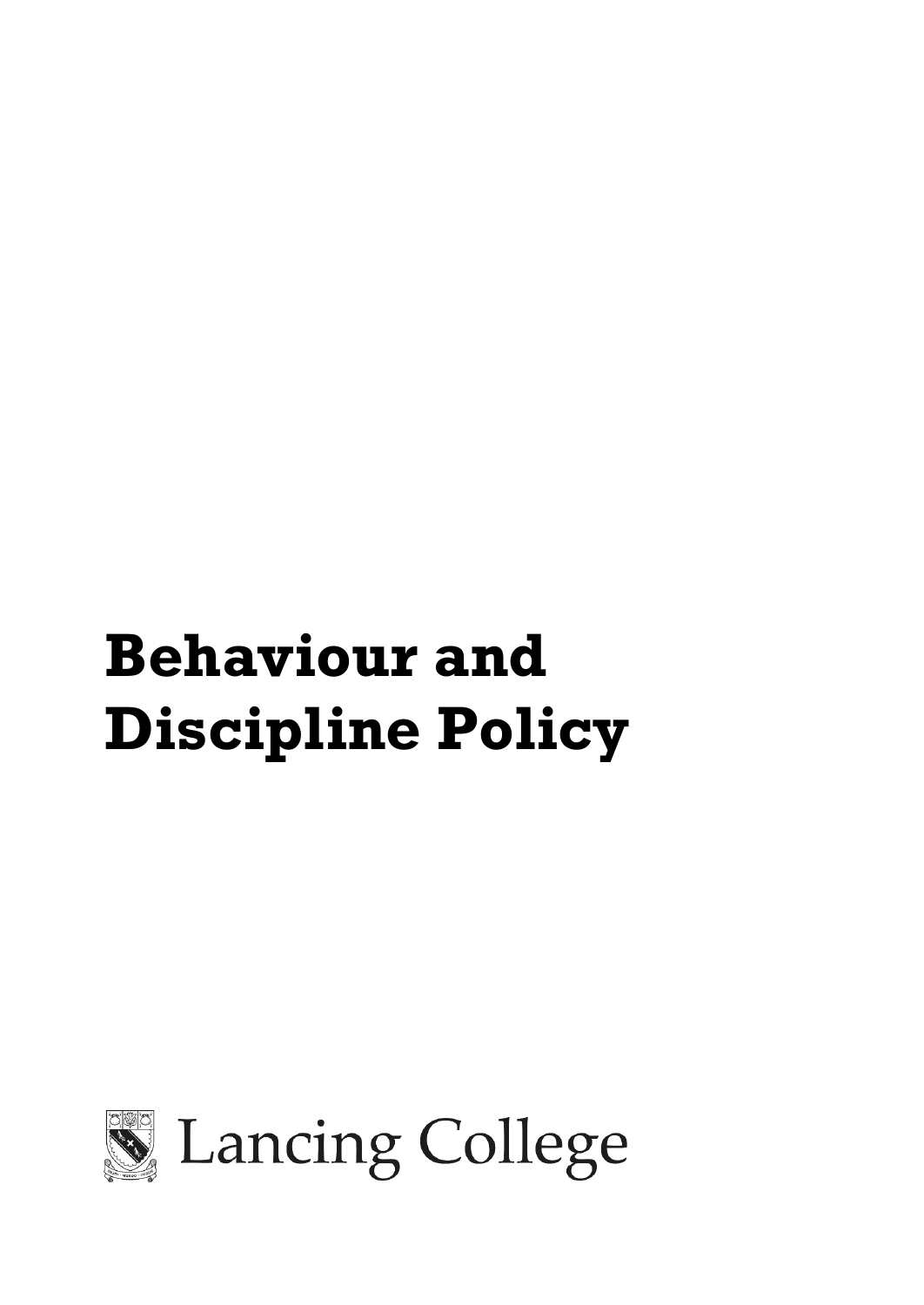## **Contents**

| 1  | 3  |
|----|----|
| 2  | 3  |
| 3  | 4  |
| 4  | 5  |
| 5  | 5  |
| 6  | 5  |
| 7  | 6  |
| 8  | 7  |
| 9  | 7  |
| 10 | 9  |
| 11 | 10 |
| 12 | 10 |
| 13 | 11 |
| 14 | 11 |
| 15 | 11 |
| 16 | 12 |
| 17 | 12 |
| 18 | 12 |
| 19 | 12 |
| 20 | 13 |

## **Appendix**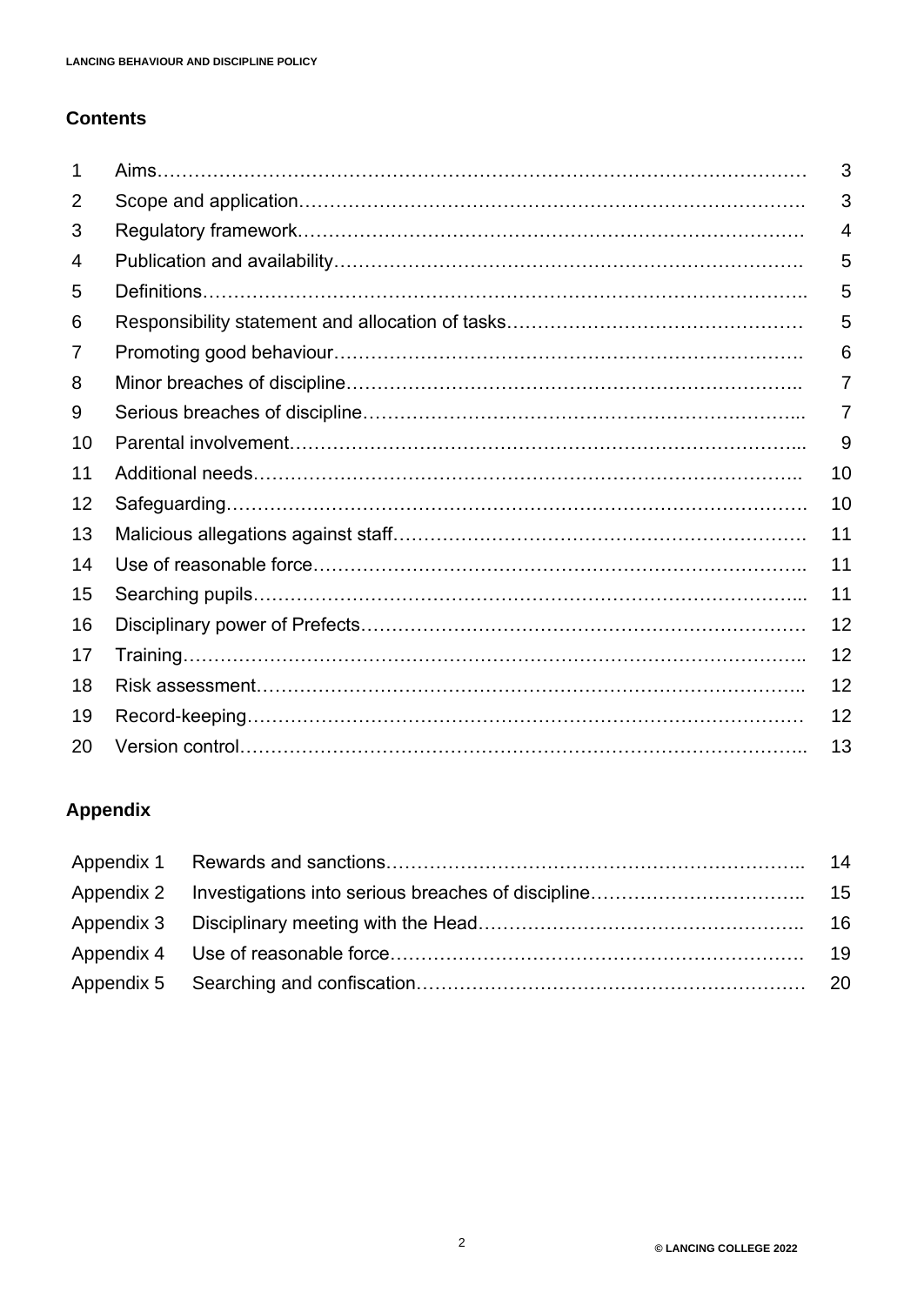#### 1**. Aims**

- 1.1 This is the behaviour and discipline policy of Lancing College.
- 1.2 The aims of this policy are as follows:
	- 1.2.1 to promote good behaviour amongst pupils;
	- 1.2.2 to actively promote and safeguard the welfare of pupils at the College and to protect all who come into contact with the College from harm;
	- 1.2.3 to ensure, so far as possible, that every pupil in the College is able to benefit from and make his / her full contribution to the life of the College, consistent always with the needs of the College community;
	- 1.2.4 to set out a clear and fair process for the proper investigation of allegations of poor behaviour and / or breaches of discipline;
	- 1.2.5 to encourage pupils to accept responsibility for their behaviour;
	- 1.2.6 to set out the sanctions adopted by the College in the event of pupil misbehaviour; and
	- 1.2.7 to help create a culture of safety, equality and protection.

#### 2 **Scope and Application**

- 2.1 This policy applies to the senior school and Sixth Form of Lancing College.
- 2.2 This policy (together with the school rules and all College policies on behaviour and discipline) applies to all pupils at the College and at all times when a pupil is:
	- 2.2.1 in or at College;
	- 2.2.2 representing the College or wearing College uniform;
	- 2.2.3 travelling to or from College;
	- 2.2.4 on College-organised trips;
	- 2.2.5 associated with the College at any time.
- 2.3 This policy shall also apply to pupils at all times and places in circumstances where failing to apply this policy may:
	- 2.3.1 affect the health, safety or well-being of a member of the College community or a member of the public;
	- 2.3.2 have repercussions for the orderly running of the College; or
	- 2.3.3 bring the College into disrepute.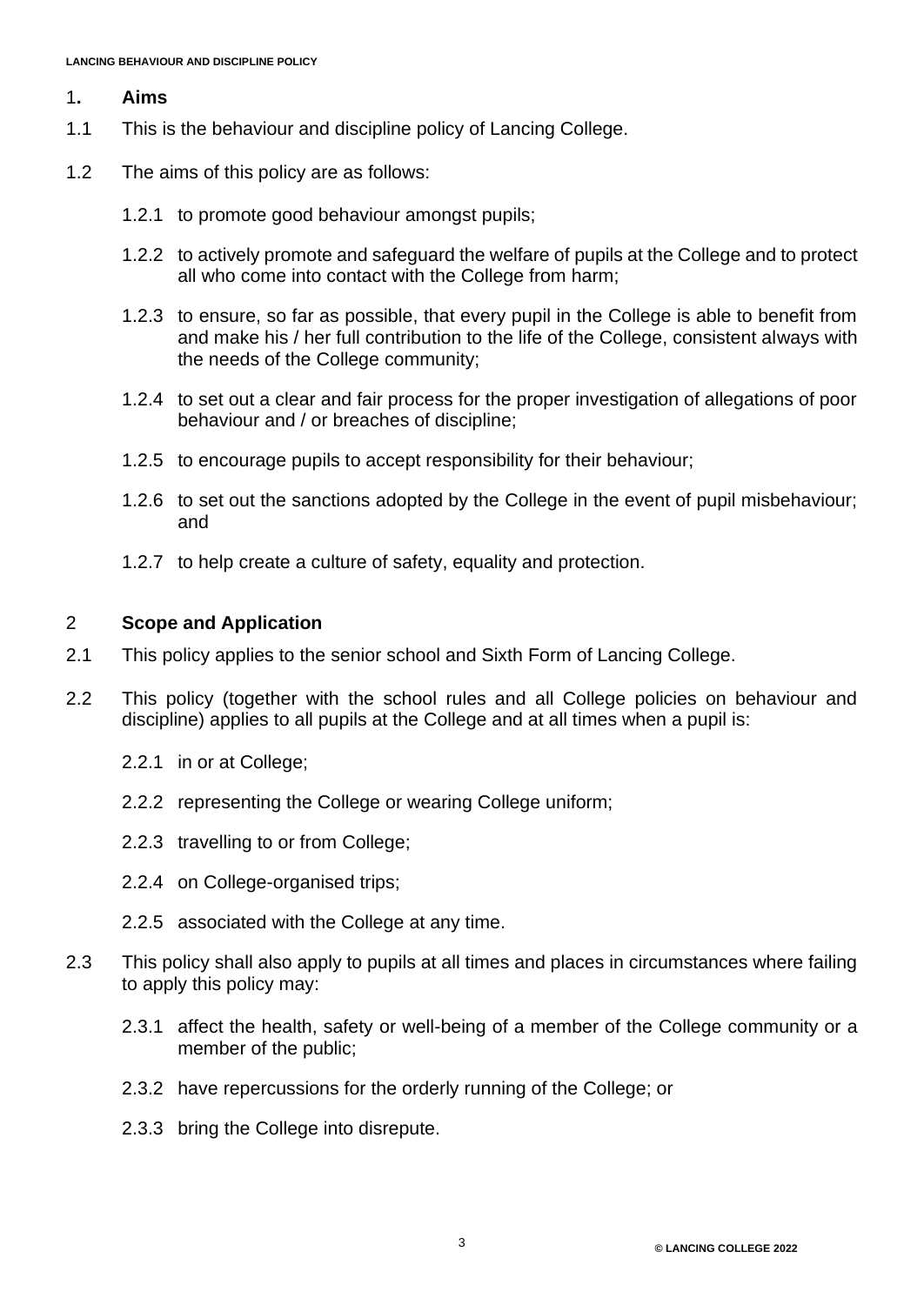## 3 **Regulatory Framework**

- 3.1 This policy has been prepared to meet the College's responsibilities under:
	- 3.1.1 Education (Independent School Standards) Regulations 2014;
	- 3.1.2 Boarding schools: national minimum standards (Department for Education (DfE), April 2015);
	- 3.1.3 Education and Skills Act 2008;
	- 3.1.4 Children Act 1989;
	- 3.1.5 Childcare Act 2006;
	- 3.1.6 Data Protection Act 2018 and General Data Protection Regulation (GDPR); and
	- 3.1.7 Equality Act 2010.
- 3.2 This policy has regard to the following guidance and advice:
	- 3.2.1 Working together to safeguard children 2018 (DfE, February 2019);
	- 3.2.2 Information sharing advice for safeguarding practitioners (DfE, July 2018);
	- 3.2.3 Behaviour and discipline in schools (DfE, January 2016);
	- 3.2.4 Use of reasonable force (DfE, July 2013);
	- 3.2.5 Searching, screening and confiscation: advice for schools (DfE, January 2018);
	- 3.2.6 Sexual violence and sexual harassment between children in schools and colleges (DfE, May 2018);
	- 3.2.7 Mental health and behaviour in schools (DfE, November 2018); and
	- 3.2.8 Keeping children safe in education (DfE, September 2019) (KCSIE).
- 3.3 The following College policies, procedures and resource materials are relevant to this policy:
	- 3.3.1 [acceptable use policy for pupils](https://lancing.fireflycloud.net/acceptable-use-policies)
	- 3.3.2 [anti-bullying policy;](https://lancing.fireflycloud.net/policies/a---z-1/anti-bullying-policy)
	- 3.3.3 [policy on smoking;](https://lancing.fireflycloud.net/policies/a---z-1/smoking-policy)
	- 3.3.4 [policy on alcohol](https://lancing.fireflycloud.net/policies/a---z-1/alcohol-policy-pupils)
	- 3.3.5 [policy on drugs](https://lancing.fireflycloud.net/policies/a---z-1/illegal-substances-drugs)
	- 3.3.6 [child protection \(safeguarding\) policy;](https://lancing.fireflycloud.net/policies/a---z-1/child-protection-safeguarding)
	- 3.3.7 [risk assessment policy and procedure;](https://lancing.fireflycloud.net/health-and-safety/risk-assessement)
	- 3.3.8 [SENDA policy including 3 years accessibility policy;](https://lancing.fireflycloud.net/policies/a---z-1/senda-policy-including-policy-for-special-educational-needs-disability-access-policy-and-accessib)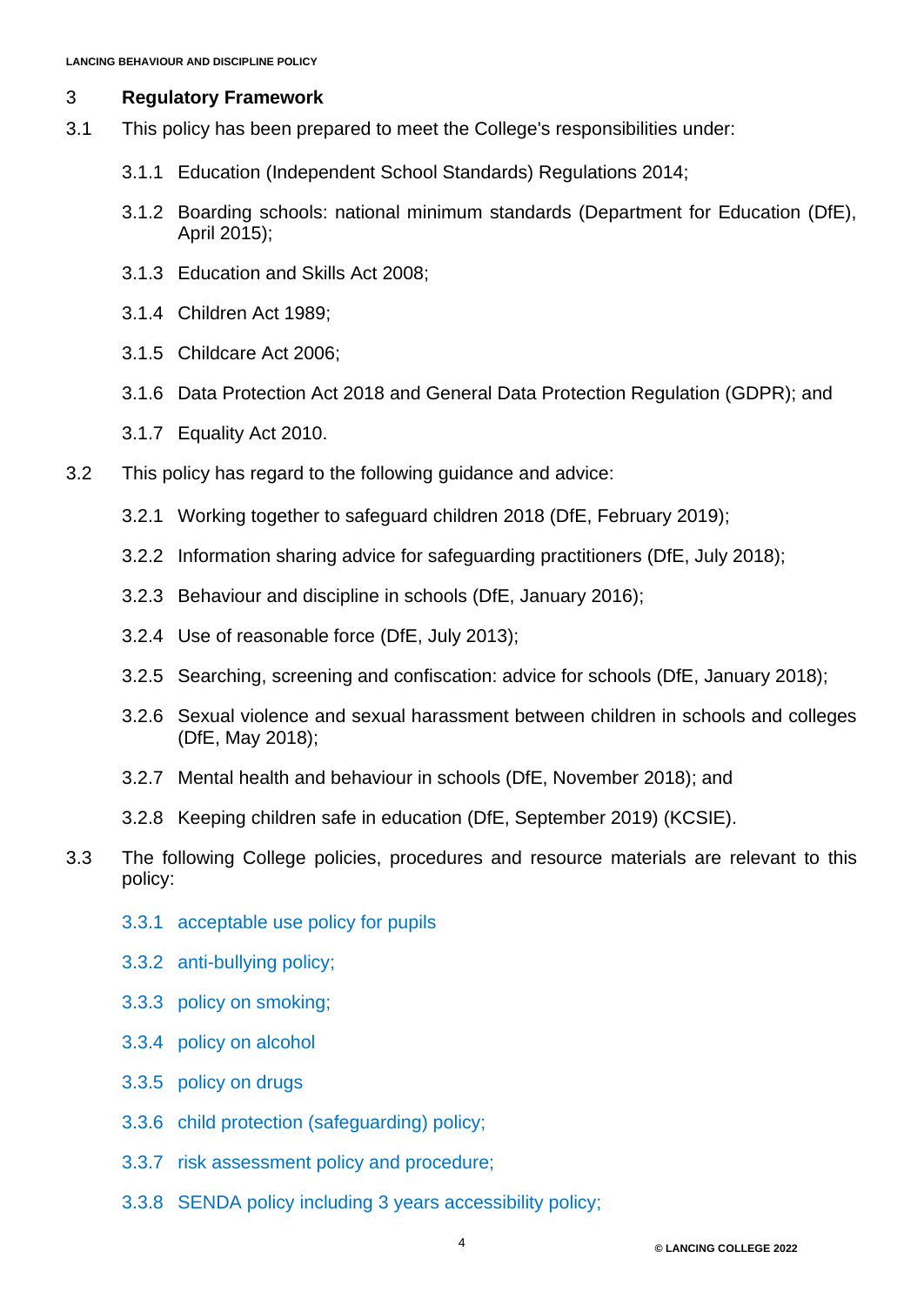## 3.3.9 [disability and learning support policy;](https://lancing.fireflycloud.net/policies/a---z-1/senda-policy-including-policy-for-special-educational-needs-disability-access-policy-and-accessib)

3.3.10 expulsion and removal: review procedure.

## 4 **Publication and Availability**

- 4.1 This policy is published on the College website.
- 4.2 This policy is available in hard copy on request.
- 4.3 A copy of the policy is available for inspection from the Head Master's Assistant or the Deputies' PA during the College day.
- 4.4 This policy can be made available in large print or other accessible format if required.

## 5 **Definitions**

- 5.1 Where the following words or phrases are used in this policy:
	- 5.1.1 References to the **Proprietor** are references to Governing Body.
	- 5.1.2 References to **working days** mean Monday to Friday, when the College is open during term time. The dates of terms are published on the College's website. In the event that the application of this definition is likely to introduce excessive delays, due to intervening College holidays, the College's approach is to take sensible and reasonable steps so as to minimise any hardship or unfairness arising from such delays.
	- 5.1.3 References to the **Head** may include his Deputies.
	- 5.1.4 References to **Parent** or **Parents** includes one or both of the parents, a legal guardian or education guardian. Communications or instructions from one of the Parents, or any person with parental responsibility, shall be deemed by the College to be received from both Parents unless there is clear evidence of a contrary view.
	- 5.1.5 References to the **Review** are to the review by the panel of the Head Master's decision in accordance with the expulsion and removal: review procedure.

## 6 **Responsibility Statement and Allocation of Tasks**

- 6.1 The Proprietor has overall responsibility for all matters which are the subject of this policy.
- 6.2 To ensure the efficient discharge of its responsibilities under this policy, the Proprietor has allocated the following tasks:

| <b>Task</b>                                                                             | <b>Allocated to</b>       | When / frequency of review            |
|-----------------------------------------------------------------------------------------|---------------------------|---------------------------------------|
| Keeping the policy up to<br>date and compliant with<br>the law and best practice        | <b>Senior Deputy Head</b> | As required, and at least<br>annually |
| Monitoring the<br>implementation of the<br>policy, relevant risk<br>assessments and any | Assistant Head, Pastoral  | As required, and at least termly      |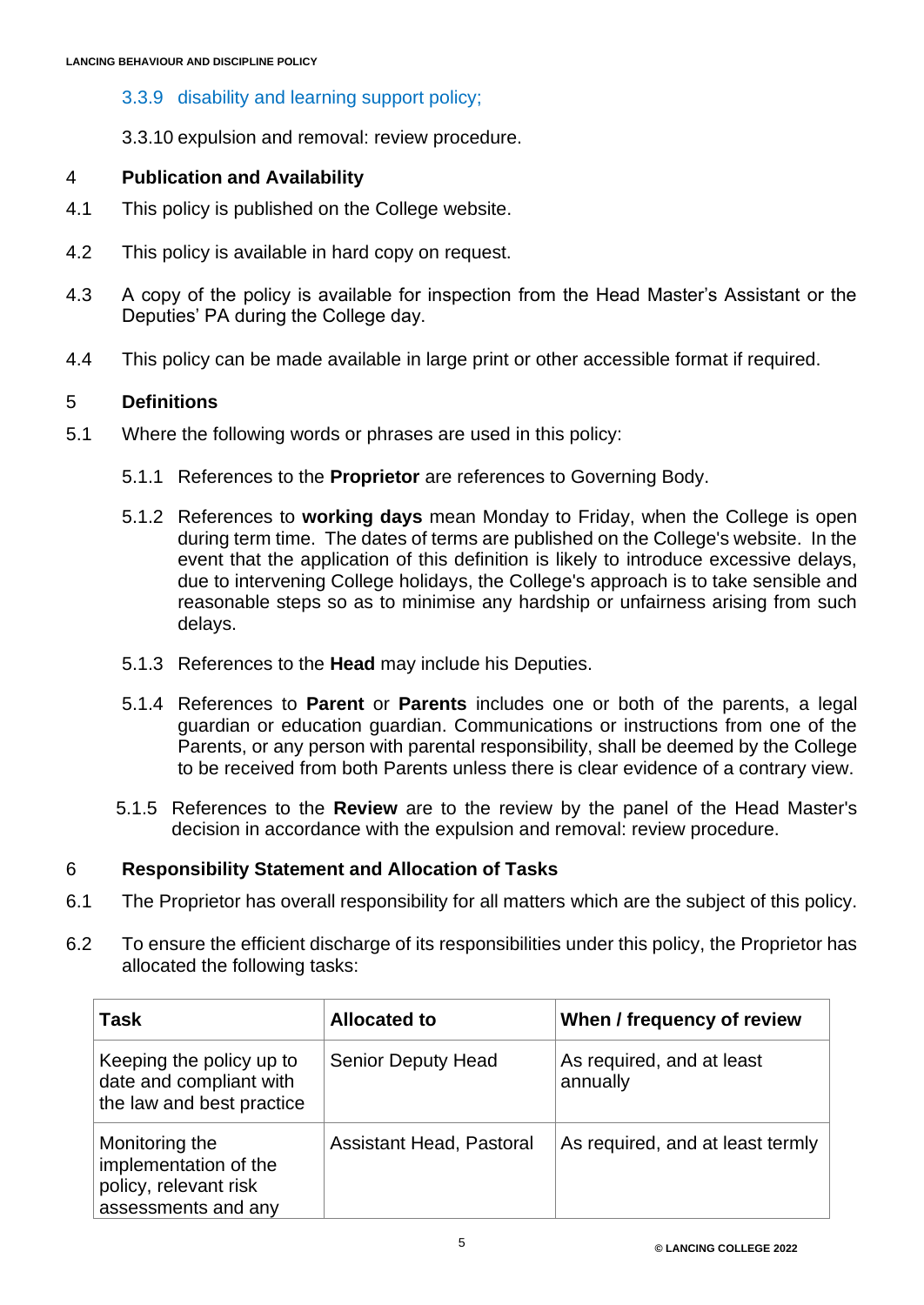| Task                                                                                                                                                                   | <b>Allocated to</b>       | When / frequency of review            |
|------------------------------------------------------------------------------------------------------------------------------------------------------------------------|---------------------------|---------------------------------------|
| action taken in respect<br>and evaluating<br>effectiveness                                                                                                             |                           |                                       |
| Seeking input from<br>interested groups (such as<br>pupils, staff, Parents) to<br>consider improvements to<br>the College's processes<br>under the policy              | <b>Senior Deputy Head</b> | As required, and at least<br>annually |
| Formal annual review<br>including effectiveness of<br>policy and procedures in<br>promoting good behaviour<br>and trends relating to<br>disciplinary measures<br>taken | Governing Body            | Annually                              |

## 7 **Promoting Good Behaviour**

## 7.1 **Aims**

The College wishes to encourage behaviour of the highest possible standard. We see this as an important and integral part of developing the full potential of each individual. Staff are required to promote high standards, model them in terms of interactions with pupils and colleagues and encourage pupils to take pride in collective courtesy, consideration and care.

## 7.2 **Method**

In order that each member of the school community understands the expectations placed on them there is a wide range of advice and information available.

- 7.2.1 The School Rules are published in multiple locations, including but not limited to the Blue Book, the staff handbook; the termly calendar; all of which are available on the VLE;
- 7.2.2 New pupils are issued with a copy of The Pupil's Charter and a New Pupil Booklet on entry to the College.
- 7.2.3 The classroom code of conduct and the Anti-Bullying Digest are on display in classrooms, and house notice boards.
- 7.2.4 House meetings and Year Group Assemblies include appropriate models of behaviour.
- 7.2.5 Guidance is given to staff on how best to promote good behaviour as well as how best to deal with poor behaviour in multiple ways. This includes but is not limited to the staff induction programme, departmental and House mentoring, Child Protection training, delivered to all staff and volunteers and through a range of CPD and the appraisal system;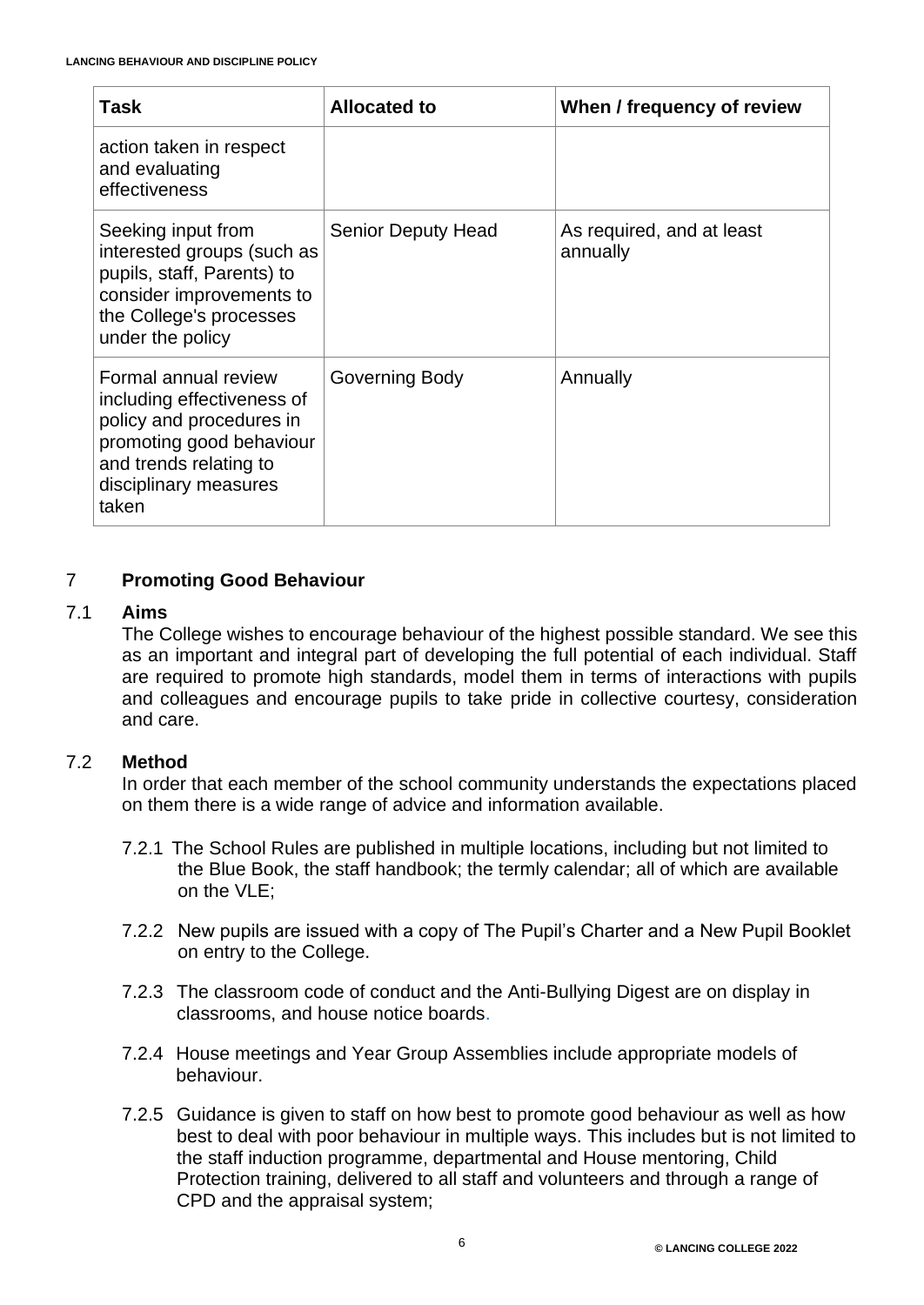- 7.2.6 Parents receive a copy of the School Rules in the Joining Instructions and a copy of the Pupils' Charter that they may discuss with their son/ daughter prior to their arrival in the College. They also receive a termly copy of the calendar and, via the Parents' Portal, key communications;
- 7.2.7 Senior pupils are appointed as House Captains and School Prefects so that their example will encourage younger pupils. Pupils from across the range of years are given the opportunity to serve on committees reflecting and promoting the views and aspirations of the pupil body. Year Councils of elected pupils feed into a School Council which meets regularly with the Head Master and other senior staff. Within this they are given the opportunity to discuss and indeed to shape codes of conduct, to respond to issues and to consider positive conduct and interaction within and beyond Lancing.

## 7.3 **Responsibility**

- 7.3.1 The College aims that all members of the community take responsibility for themselves and for each other and that they understand how to raise issues affecting themselves or others and how to express their concerns if they feel that they have been unfairly treated.
- 7.3.2 Pupils are educated about good behaviour through the curriculum, PSHE programme, [relationship education/relationship and sex education] programme(s) and the College's pastoral support systems.

## 7.4 **Rewards**

The College understands that rewards can be more effective than punishment in motivating pupils. Staff guidance focuses on the Rewards, both formal and informal, available to members of staff in their interactions with pupils and staff are encouraged to recognise that rewards play a vital role in the education and welfare of pupils. (See Appendix 1 for details of possible rewards) The College recognises that where challenging behaviour is related to a pupil's disability, use of positive discipline and reward methods may enable the College to manage the pupil's behaviour more effectively and improve their educational outcomes.

#### 8 **Minor Breaches of Discipline**

- 8.1 The College has pastoral support systems in place to assist pupils in managing their behaviour. A range of sanctions are available for those who breach the school rules and policies for behaviour and discipline.
- 8.2 Allegations, complaints or rumours of minor breaches of discipline are dealt with by staff as they occur. Staff may carry out informal investigations and/or interviews with the pupils involved. Low level sanctions may be given following such processes (see Appendix 1 for details of possible sanctions).
- 8.3 When considering the appropriate sanction, the risks posed to pupil welfare by an individual's behaviour will be assessed. This may include consideration of how any action taken, sanctions applied or inaction may affect that individual's welfare and, where appropriate, how it may affect other pupils' welfare and / or the College community as a whole.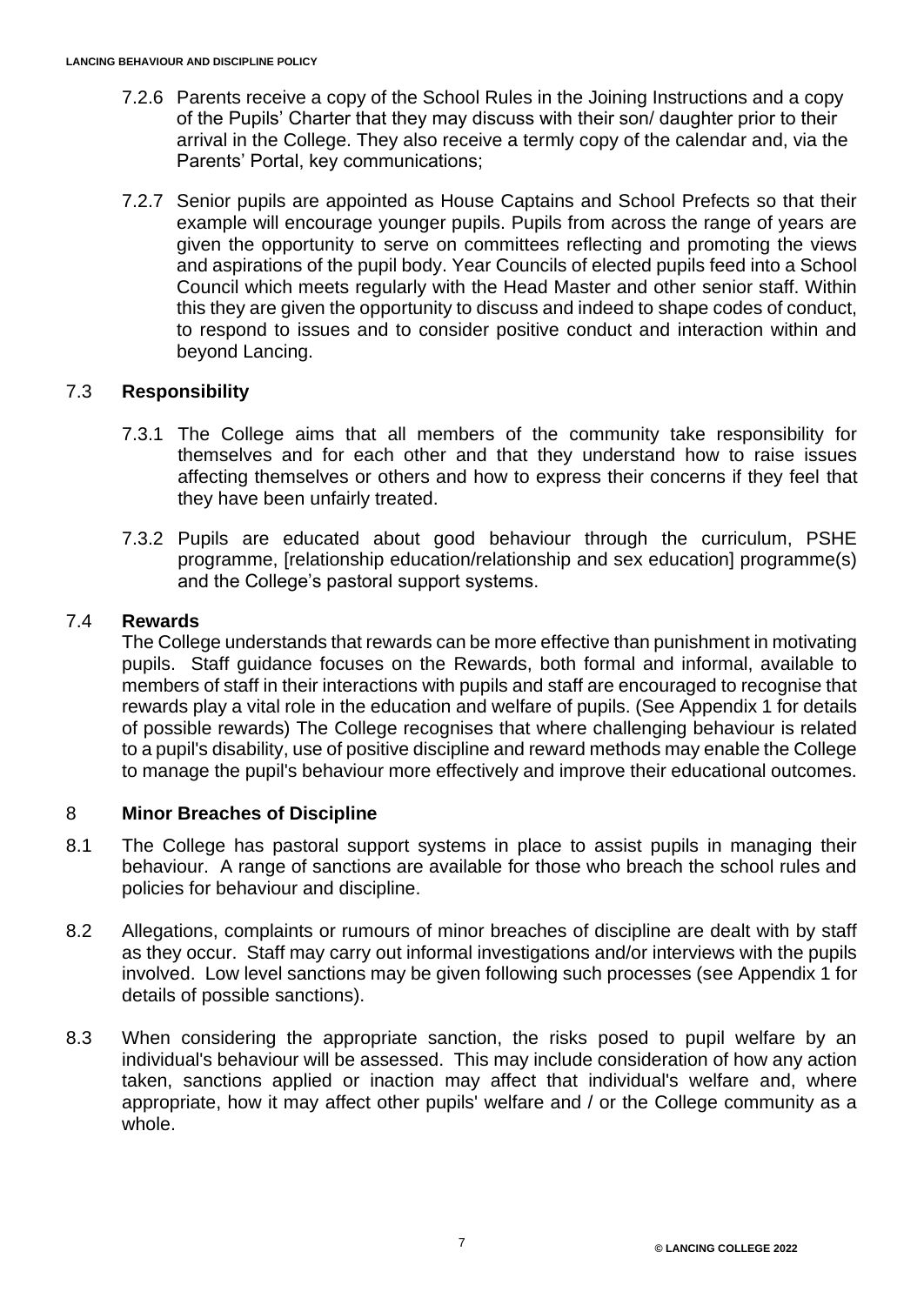## 9 **Serious Breaches of Discipline**

- 9.1 Allegations, complaints or rumours of serious breaches of discipline should be referred to the Head Master.
- 9.2 The main categories of misconduct which are likely to be considered to be serious breaches of discipline and which may therefore result in expulsion or a requirement to leave the College include but are not limited to:
	- 9.2.1 supply which means providing or sharing (whether or not for money or other consideration) or facilitation of supply e.g. sale, exchange or sharing (which includes promotion / advertisement or facilitating supply)/ possession / use of drugs and solvents or their paraphernalia or substances intended to resemble them, or alcohol or tobacco;
	- 9.2.2 actual or attempted theft, blackmail, physical violence, intimidation, racism or prejudice-based bullying or other potentially criminal offences including being an accessory or conspirator;
	- 9.2.3 physical or emotional abuse or harassment;
	- 9.2.4 harmful/inappropriate sexual behaviour including sexual violence, sexual harassment and upskirting;
	- 9.2.5 behaviour in contravention of the College's policies on the acceptable use of technologies or online safety;
	- 9.2.6 supply or possession of pornography;
	- 9.2.7 behaviour which may constitute a criminal offence, such as:
		- (a) possession or use of unauthorised firearms, knives or other weapons;
		- (b) vandalism, defacement and/or destruction of school property;
	- 9.2.8 persistent minor breaches of attitudes or behaviour which are inconsistent with the College's ethos;
	- 9.2.9 other misconduct which affects the welfare of a member or members of the College community or which brings the College into disrepute (single or repeated episodes) on or off College premises;
	- 9.2.10 other misconduct specifically provided for in the College's parent contract and school rules.
- 9.3 The range of sanctions for serious breaches of discipline include:
	- 9.3.1 **Suspension**: a pupil may be sent or released home for a limited period either as a disciplinary sanction or as a neutral act pending the outcome of an investigation or pending a Review.
	- 9.3.2 **Removal**: the Parents may be required to the remove a pupil from the College if, after consultation with one or more of the Parents and if appropriate the pupil, the Head is of the opinion that: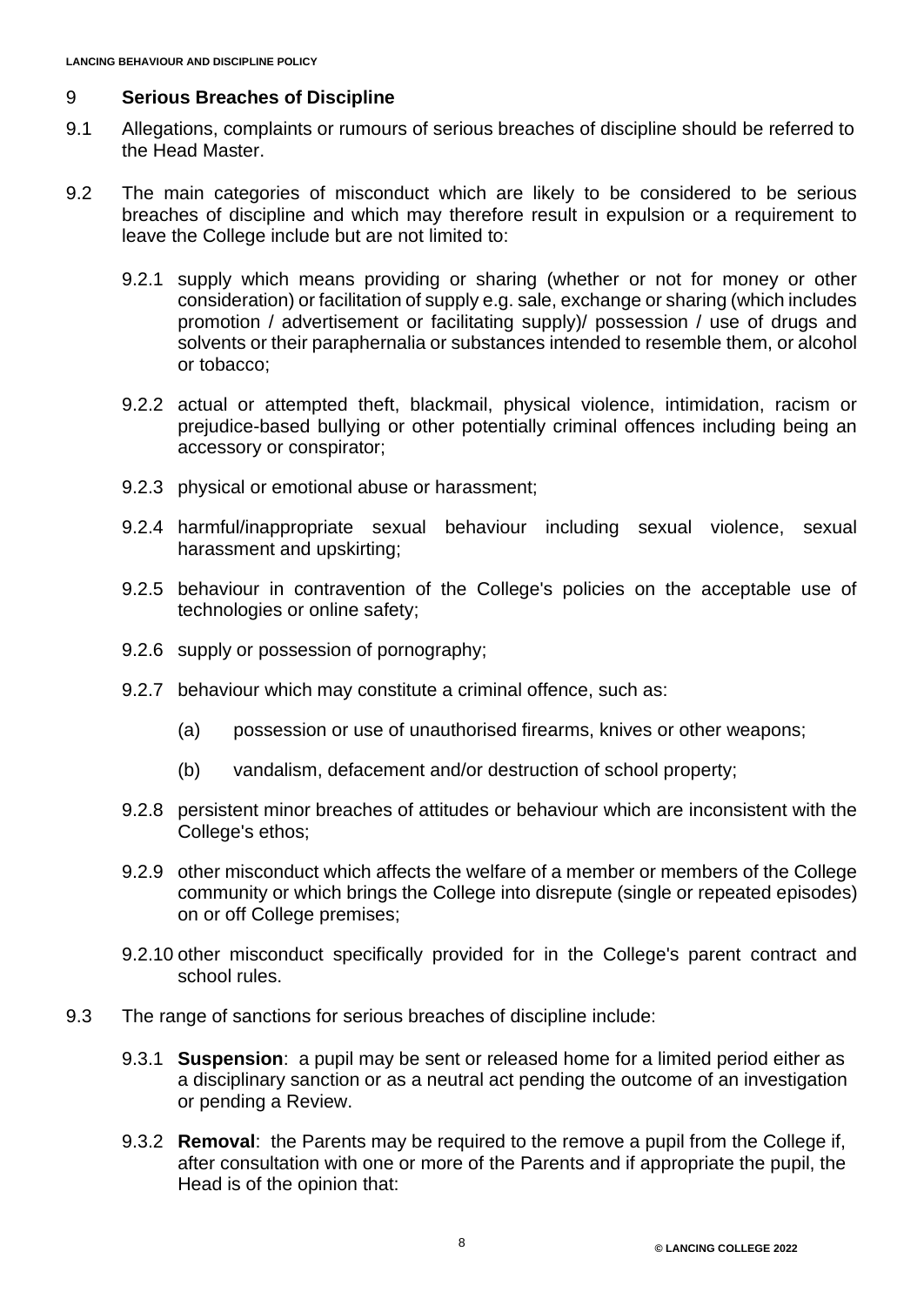- (a) the pupil has committed a breach or breaches of school rules or discipline for which removal is the appropriate sanction; or
- (b) by reason of the pupil's conduct, behaviour or progress, the pupil is unwilling or unable to benefit sufficiently from the educational opportunities and / or the community life offered by the College; or
- (c) one or more of the Parents have treated the College or members of its staff or any member of the College community unreasonably.

In these circumstances, and at the sole discretion of the Head, the Parents may be permitted to withdraw the pupil as an alternative to removal being required.

- 9.3.3 **Expulsion**: a pupil may be expelled from the College for a very grave breach of discipline or a serious criminal offences and for the avoidance of doubt, for persistent lower level breaches. Expulsion is reserved for the most serious breaches.
- 9.4 An allegation, complaint or rumour of a serious breach of discipline will be investigated in accordance with the procedures set out in Appendix 2.
- 9.5 If the findings of the investigation, on a balance of probabilities, support the allegation, complaint or rumour of a serious breach of discipline, a disciplinary meeting will be held in accordance with the procedures set out in Appendix 3.
- 9.6 The School will act fairly and in accordance with the principles of natural justice and will ensure that where a pupil's place at the College is at risk, the Parents and the pupil are provided with sufficient information about the allegations to understand them and the factual findings made in the investigation; and will have an opportunity to make representations about:
	- 9.6.1 the factual findings made;
	- 9.6.2 whether or not they constitute serious misconduct; and
	- 9.6.3 the sanctions under consideration.

Sanctions imposed will be fair and proportionate to the breach.

9.7 If a pupil is withdrawn from the College before the conclusion of these disciplinary procedures, the College reserves the right to complete the procedures, in the absence of the pupil and the Parents if necessary, and to make appropriate findings. The College reserves the right to report these findings to regulators and / or local authorities / police and / or refer to disciplinary procedures and findings in references provided for the pupil.

#### 10 **Parental Involvement**

- 10.1 The College seeks to work in partnership with Parents over matters of discipline, and it is part of the Parents' obligations to the College to support the school rules.
- 10.2 Parents will be informed as soon as reasonably practicable after any suspicion that their child has been involved in serious misconduct but may be prevented from doing so immediately e.g. by the police if they are involved.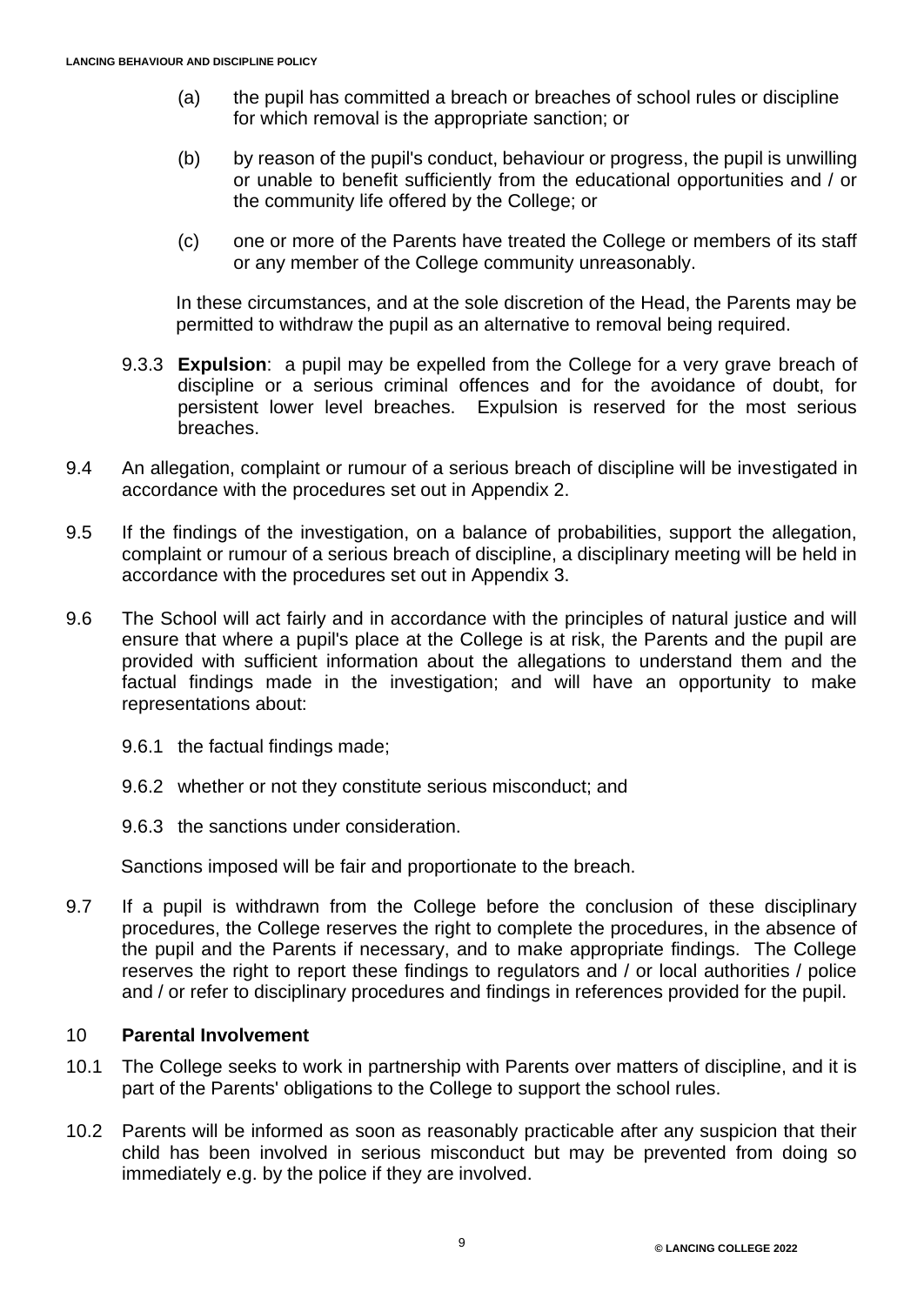- 10.3 Parents will also be notified of any pending disciplinary hearing in accordance with paragraph 9.6.
- 10.4 Parents will be notified of disciplinary sanctions:
	- 10.4.1 imposed for significant breaches of discipline, i.e. gating, or more serious sanctions or persistent minor breaches such as demerits; and those
	- 10.4.2 imposed for serious breaches of discipline and any rights of review;

as required and / or within school reports.

10.5 Parents will be consulted about the child's conduct and the application of this policy to their child where the College considers, in its professional judgement, that these give rise to significant concern about pupil welfare.

## 11 **Additional Needs**

- 11.1 In respect of a pupil with a disability as defined by the Equality Act 2010, the College will make such adjustments to this policy and its implementation as it is reasonable to have to make to avoid substantial disadvantage to pupil. In making such adjustments and considering the action to be taken under this policy (as adjusted), the College will have regard to the following :
	- 11.1.1 Whether reasonable steps have been taken to understand and address the pupil's educational and or other needs or vulnerabilities.
	- 11.1.2 Whether all reasonable adjustments have been made to try to manage the behaviour(s) which are under consideration.
	- 11.1.3 Whether in the light of your conclusions in respect of 11.1.1 and 11.1.2, the action to be taken under this policy is a proportionate means of achieving one or more of the College's legitimate aims, which include :-
		- (a) ensuring that education, benefits, facilities and services are targeted at those who most need them;
		- (b) the fair exercise of powers;
		- (c) ensuring the health and safety of pupils and staff, in light of clearly identified risks (with due attention to the potential need to refer concerns arising externally as required under the College's child protection (safeguarding) policy and procedures);
		- (d) maintaining academic and behaviour standards; and
		- (e) ensuring the wellbeing and dignity of pupils.
- 11.2 If there is a concern that a pupil's behaviour is as a result of unmet educational or other needs, advice should be sought from the Head Master, his Deputies or the Head of Learning Support and further action in accordance with the College's SENDA policy will be considered.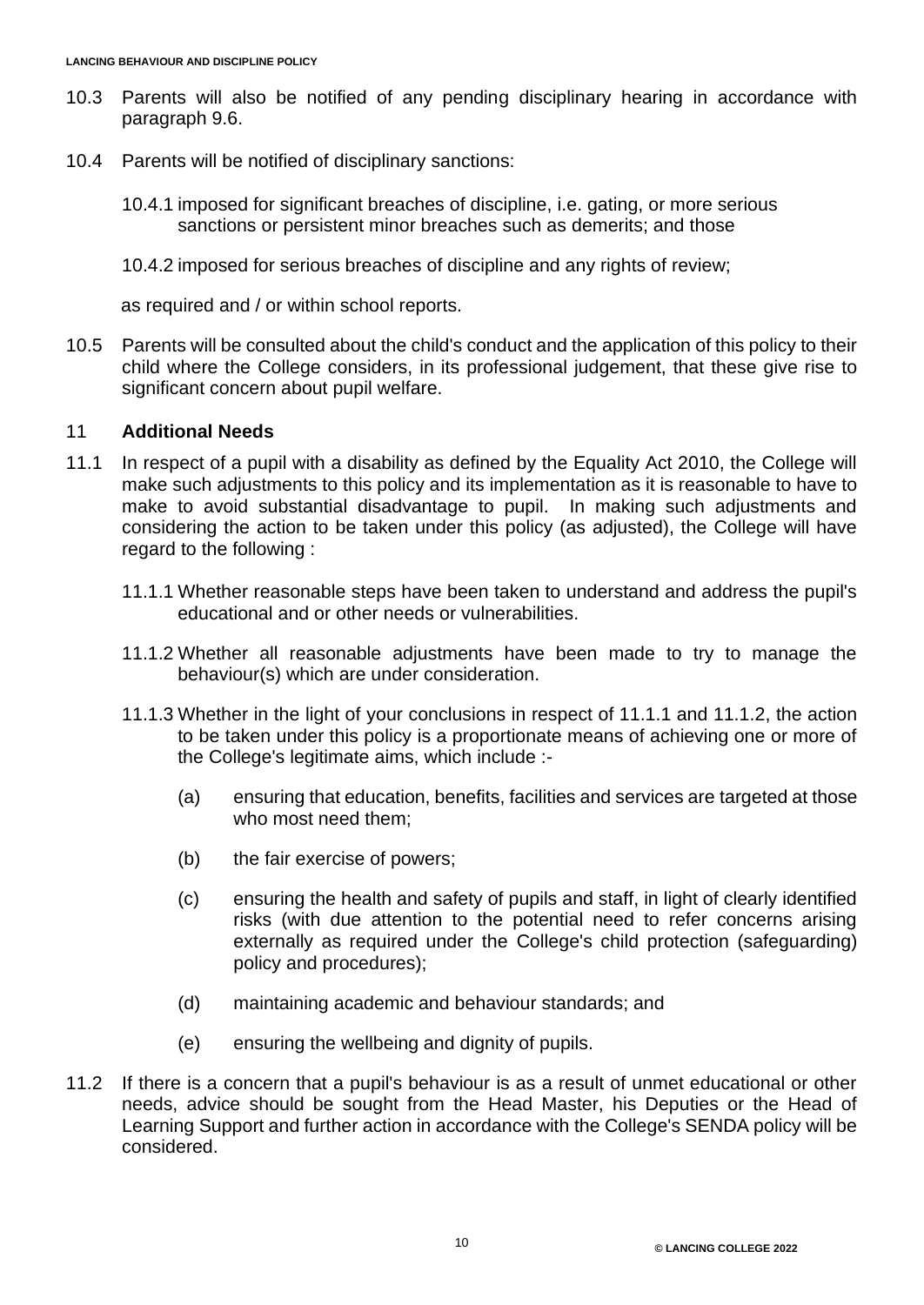## 12 **Safeguarding**

- 12.1 Some behaviour by a pupil towards another may be of such a nature that safeguarding concerns are raised. Safeguarding issues can manifest themselves via peer on peer abuse. This includes, but is not limited to:
	- 12.1.1 bullying (including cyber-bullying and prejudice-based bullying);
	- 12.1.2 physical abuse such as hitting, kicking, shaking, biting, hair pulling, or otherwise causing physical harm;
	- 12.1.3 sexual violence and / or sexual harassment;
	- 12.1.4 upskirting and / or attempts to commit upskirting;
	- 12.1.5 sexting (also known as youth produced sexual imagery); and
	- 12.1.6 initiation / hazing type violence and rituals.
- 12.2 The College's policy and procedures with regard to peer on peer abuse are set out in the [College's Child Protection \(Safeguarding\) Policy](https://lancing.fireflycloud.net/policies/a---z-1/child-protection-safeguarding) and procedures. If behaviour and discipline matters give rise to a safeguarding and child protection concern, either in relation to the alleged victim(s) or perpetrator(s) or, more widely, in relation to ensuring the safety and welfare of pupils and /or staff, the procedures in the Child Protection (Safeguarding) Policy and Procedures will take priority.

#### 13 **Malicious Allegations against Staff**

- 13.1 Where a pupil makes an accusation against a member of staff and there is reasonable suspicion that the accusation has been deliberately invented or malicious, the Head will consider whether to take disciplinary action in accordance with this policy.
- 13.2 Where a Parent has made a deliberately invented or malicious allegation the Head will consider whether to require that Parent to remove their child or children from the College on the basis that they have treated the College or a member of staff unreasonably and compromised the requirement for mutual trust and confidence.
- 13.3 The College will consider a malicious allegation to be one where there is sufficient evidence to disprove the allegation and there has been a deliberate act to deceive.

#### 14 **Use of Reasonable Force**

- 14.1 Any use of force by staff will be reasonable, proportionate and lawful. Reasonable force will be used as set out in Appendix 3. More detailed guidance about the use of reasonable force is provided to staff in the Staff code of conduct.
- 14.2 Corporal punishment is not used at the College and force is never used as a form of punishment.

#### 15 **Searching Pupils**

15.1 **Informed consent**: College staff may search a pupil or his / her possessions or accommodation with their consent for any item. If a member of staff suspects that a pupil has a banned item in her possession, they can instruct the pupil to turn out his / her pockets or bag. If the pupil refuses, sanctions will be applied in accordance with this policy.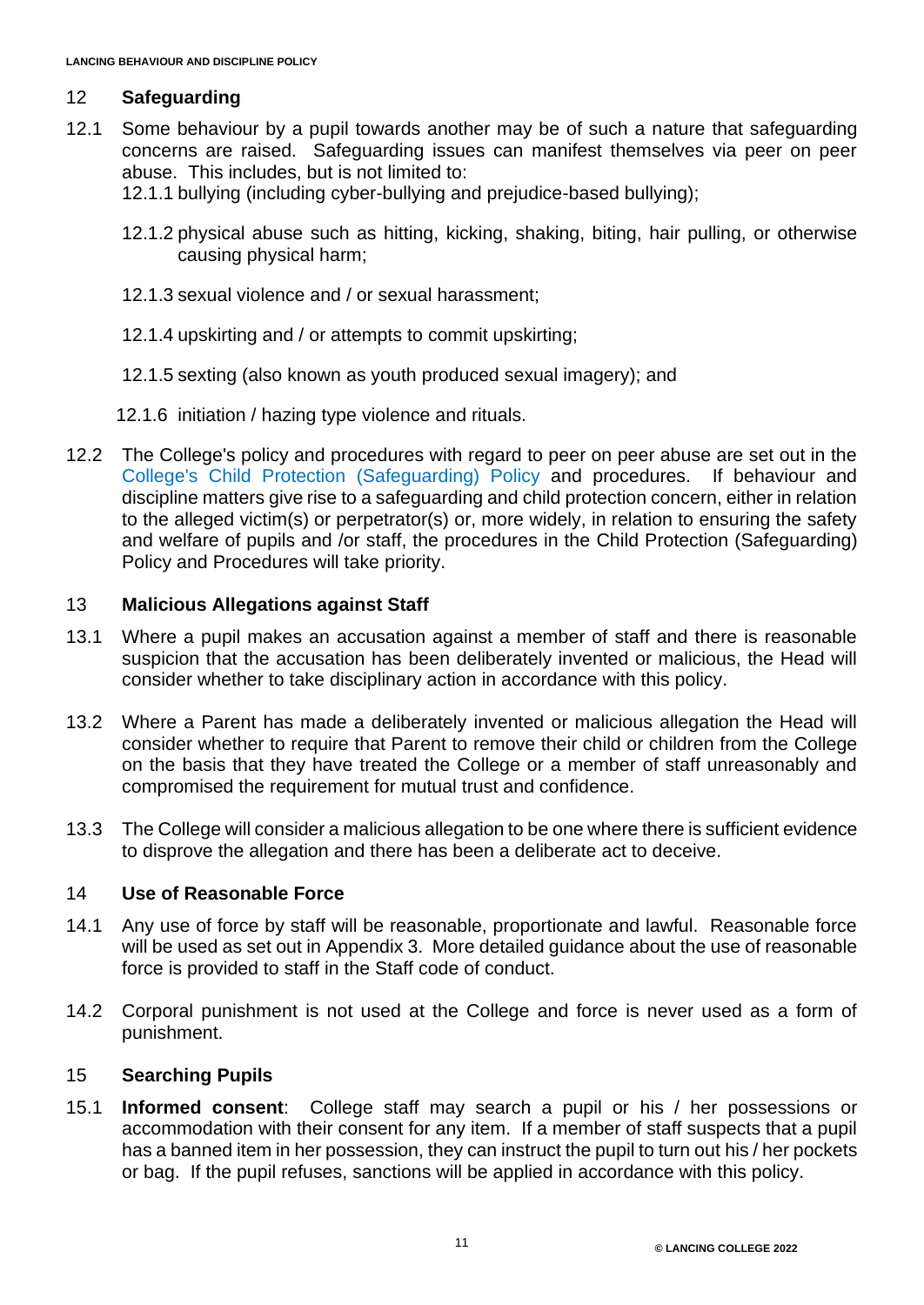15.2 **Searches without consent**: in relation to prohibited items, the Head Master and staff authorised by the Head, may search a pupil or a pupil's possessions, without their consent, where they have reasonable grounds for suspecting that a pupil has a prohibited item in their possession. Please see Appendix 5 for the College's policy on searching and confiscation and the definition of prohibited items.

## 16 **Disciplinary Power of Prefects**

16.1 Prefects have no powers to apply disciplinary sanctions and all disciplinary action must take place through the staff. Prefects receive training in their roles as mentors, role models and conduits between staff and pupils and this emphasises that the passing on of praise is always welcome.

## 17 **Training**

- 17.1 The College ensures that regular guidance and training is arranged on induction and at regular intervals thereafter so that staff and volunteers understand what is expected of them by this policy and have the necessary knowledge and skills to carry out their roles.
- 17.2 The level and frequency of training depends on role of the individual member of staff.
- 17.3 The College maintains written records of all staff training.

#### 18 **Risk Assessment**

- 18.1 Where a concern about a pupil's welfare is identified, the risks to that pupil's welfare will be assessed and appropriate action will be taken to reduce the risks identified.
- 18.2 The format of risk assessment may vary and may be included as part of the College's overall response to a welfare issue, including the use of individual pupil welfare plans (including Education Health and care plans, as appropriate). Regardless of the form used, the College's approach to promoting pupil welfare will be systematic and pupil focused.
- 18.3 The Senior Deputy Head has overall responsibility for ensuring that matters which affect pupil welfare are adequately assessed and for ensuring that the plans are implemented, monitored and evaluated as required.
- 18.4 Day to day responsibility to carry out risk assessments under this policy will be delegated to The Assistant Head (Pastoral) who has been properly trained in, and tasked with, carrying out the particular assessment. Please see the College's risk assessment policy and procedures.

#### 19 **Record-keeping**

- 19.1 All records created in accordance with this policy are managed in accordance with the College's policies that apply to the retention and destruction of records.
- 19.2 A record is kept of sanctions imposed for serious misbehaviour. The record includes:

19.2.1 the name and year group and status (Day/ Boarding) of the pupil concerned;

- 19.2.2 the nature and date of the offence;
- 19.2.3 the sanction imposed and reason for it; and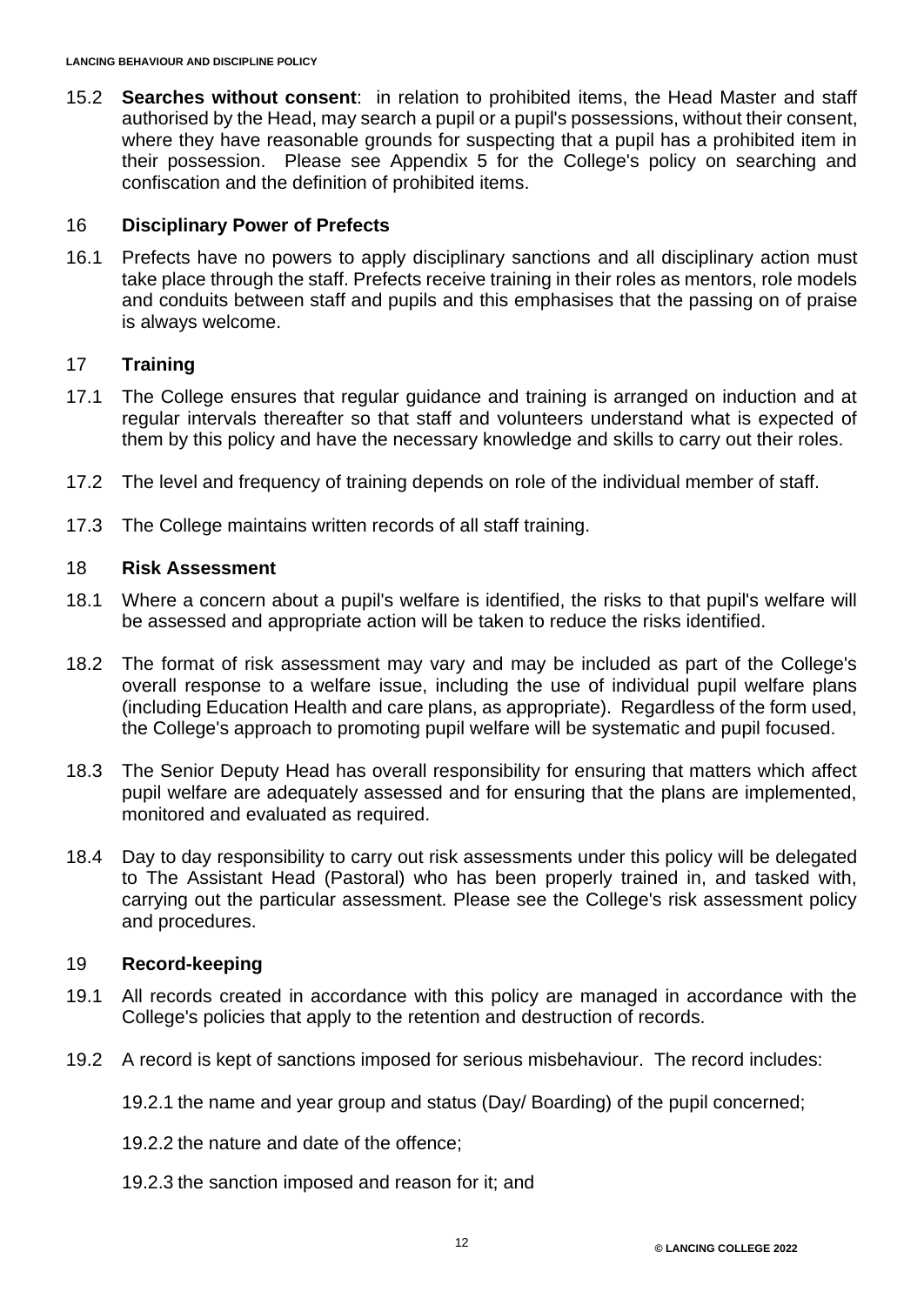- 19.2.4 the name of the person imposing the sanction
- 19.3 This record is maintained and reviewed regularly by the Senior Deputy Head so that patterns in behaviour can be identified and managed appropriately.

#### 20 **Version Control**

| Date of adoption of this policy     | <b>July 2020</b>  |
|-------------------------------------|-------------------|
| Date of last review of this policy  | March 2022        |
| Date for next review of this policy | <b>March 2023</b> |
| Policy owner (SMT)                  | <b>HRD</b>        |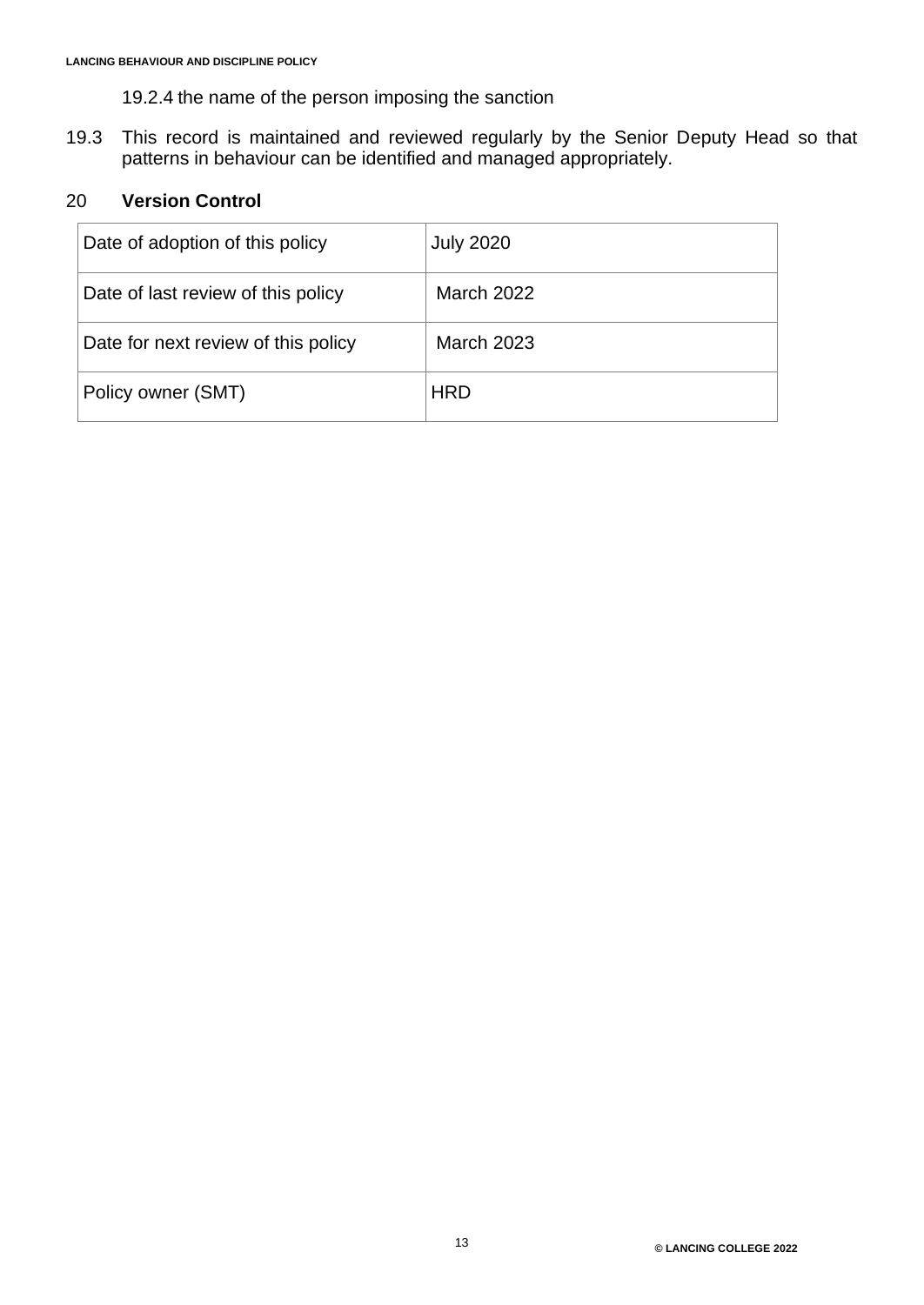## **Appendix 1 Rewards and Sanctions**

#### **1 Rewards**

1.1 Academic rewards include Merits, Distinctions and Head Master's Commendations. Exceptional performance in examinations and in work across a term is rewarded with formal prizes and recognition. Through formal praise (Head Master's Assembly) and informal recognition; through the Team of the Week dining at a clothed table each Friday; through mention in school-generated publications and through diurnal contact with interested and caring staff, all pupils have the opportunity to access guidance and rewards.

## **2 Sanctions**

- 2.1 The College recognises that individuals will make errors of judgement and, as a school, we have a responsibility to educate our pupils as well as to protect them and others from harmful actions. For this reason, school sanctions are often graded in 'ladders', e.g. see Level 1 to 4 in the College's Policy on Smoking, Section 5.5 of the Staff Handbook, and various responses are open to staff depending upon the incident.
- 2.2 In addition to the particular sanctions set out in this Appendix 1, the Head may prescribe and authorise the use of such other sanctions as comply with good education practice and promote good behaviour and compliance with the school rules.
- 2.3 Appropriate disciplinary responses range from verbal admonishment to suspension. Sanctions include detentions (class -teacher led, Departmental and Formal Academic Detentions); Extra Duties (in reparation for minor instances of poor behaviour outside the academic sphere); Gating, Head Master's Detentions and Suspension (which shall not exceed two weeks as a disciplinary response). Formal sanctions are set out in the Staff Handbook, as are the process that may lead to the imposition of such sanctions, e.g. should a class teacher's efforts to resolve an issue not be successful that teacher may refer the matter to the Head of Department who may in turn need to seek the support and guidance of the Assistant Head (Academic) or the Deputy Head. The Senior Deputy Head keeps a record of all serious disciplinary offences.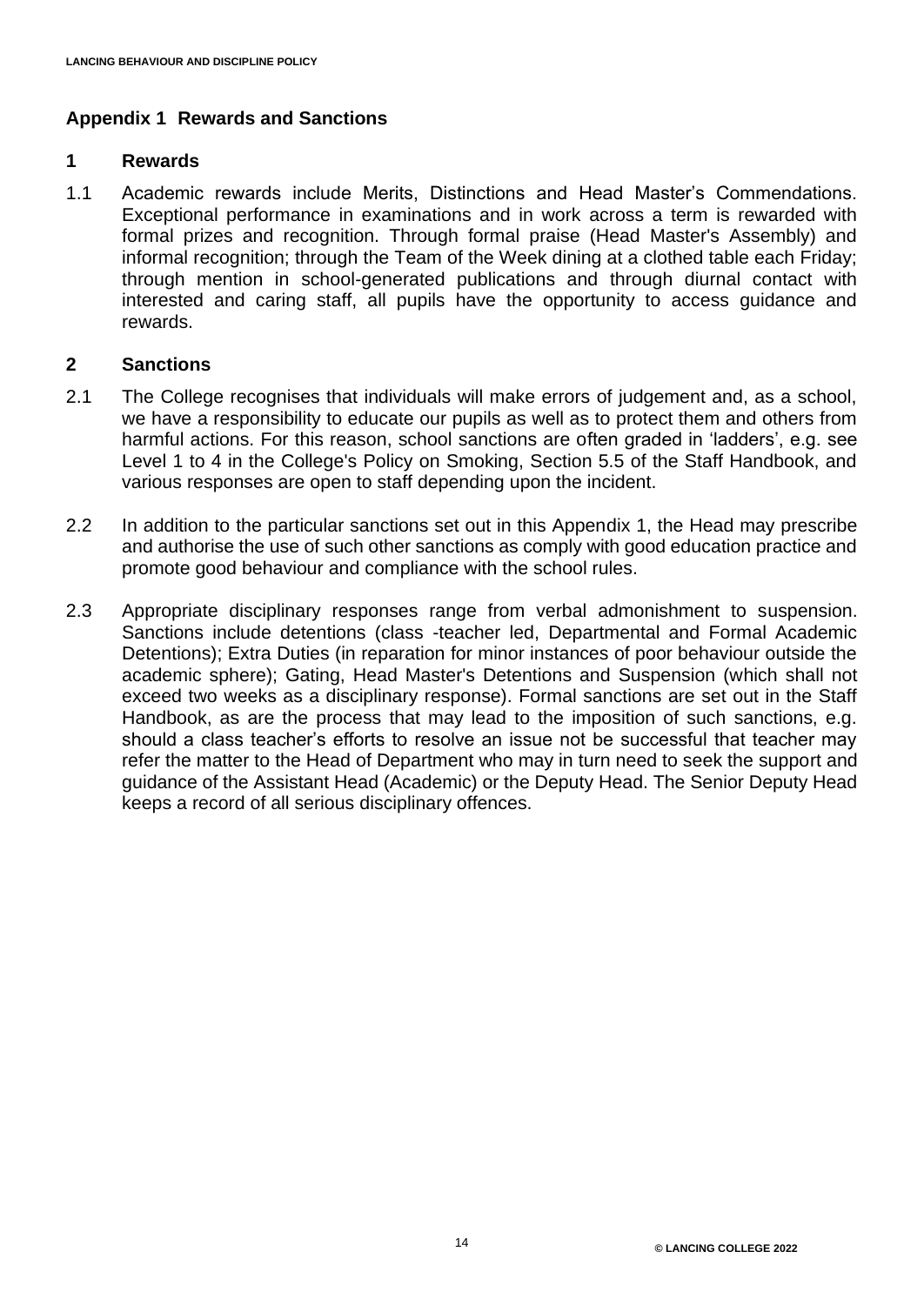## **Appendix 2 Investigations into Serious Breaches of Discipline**

- 1. The Head will appoint a senior member of staff to carry out an investigation of an allegation, complaint or rumour of serious breaches of discipline, but if appropriate, the Head may investigate matters themselves or instruct a third party to undertake the investigation. The purpose of such an investigation is to make findings on the balance of probabilities, where possible, as to what has happened. The investigator should not have had any prior involvement in the management of any of the matters under investigation.
- 2. If the pupil is to be interviewed as part of the investigation, arrangements will be made for him / her to be accompanied by their HMM (or in their absence their Assistant HMM). A minute of the interview will be recorded in writing by the interviewing member of staff. The pupil may be asked to confirm any statement made or minute taken to be true and accurate.
- 3. A pupil may be suspended from the College as a neutral act pending the outcome of a disciplinary process. Should a suspension continue for a period of more than five College days, the College will take reasonable steps to put in place arrangements to ensure the continuing education of the pupil and will keep the terms of the suspension under regular review. Parents should note that there may be a delay in providing work whilst teaching staff are given the opportunity to determine what work should be set. Alternatively, the pupil may be offered a segregated regime on College premises.
- 4. A pupil's space or belongings may be searched during the course of the investigation. See Appendix 5 of this policy for the College's policy on searching and confiscation.
- 5. It may be necessary to delay an investigation or put it on hold, for example where external agencies such as the police or social services are involved and have recommended this. A decision to suspend an investigation will take into account advice from appropriate external agencies and will be subject to periodic review. In relation to alleged sexual violence or sexual harassment, the College will have regard to the DfE guidance Sexual violence and sexual harassment between children in schools and colleges (May 2018) and the College's designated safeguarding lead (or a deputy) will take a leading role on decisions.
- 6. If considered necessary, the College may make arrangements for legal representation for the pupil to be funded entirely at the Parents' expense. Regardless of delays caused by a police or other external agency investigation, the College will provide appropriate pastoral and other support for all pupils affected by the allegations under investigation while they remain on the school roll.
- 7. The outcome of the investigation, where delegated to a member of staff or third party, will be reported to the Head. If the findings of the investigation appear to support the allegation, complaint or rumour, a disciplinary meeting will then be convened in accordance with the procedures in Appendix 3 of this policy.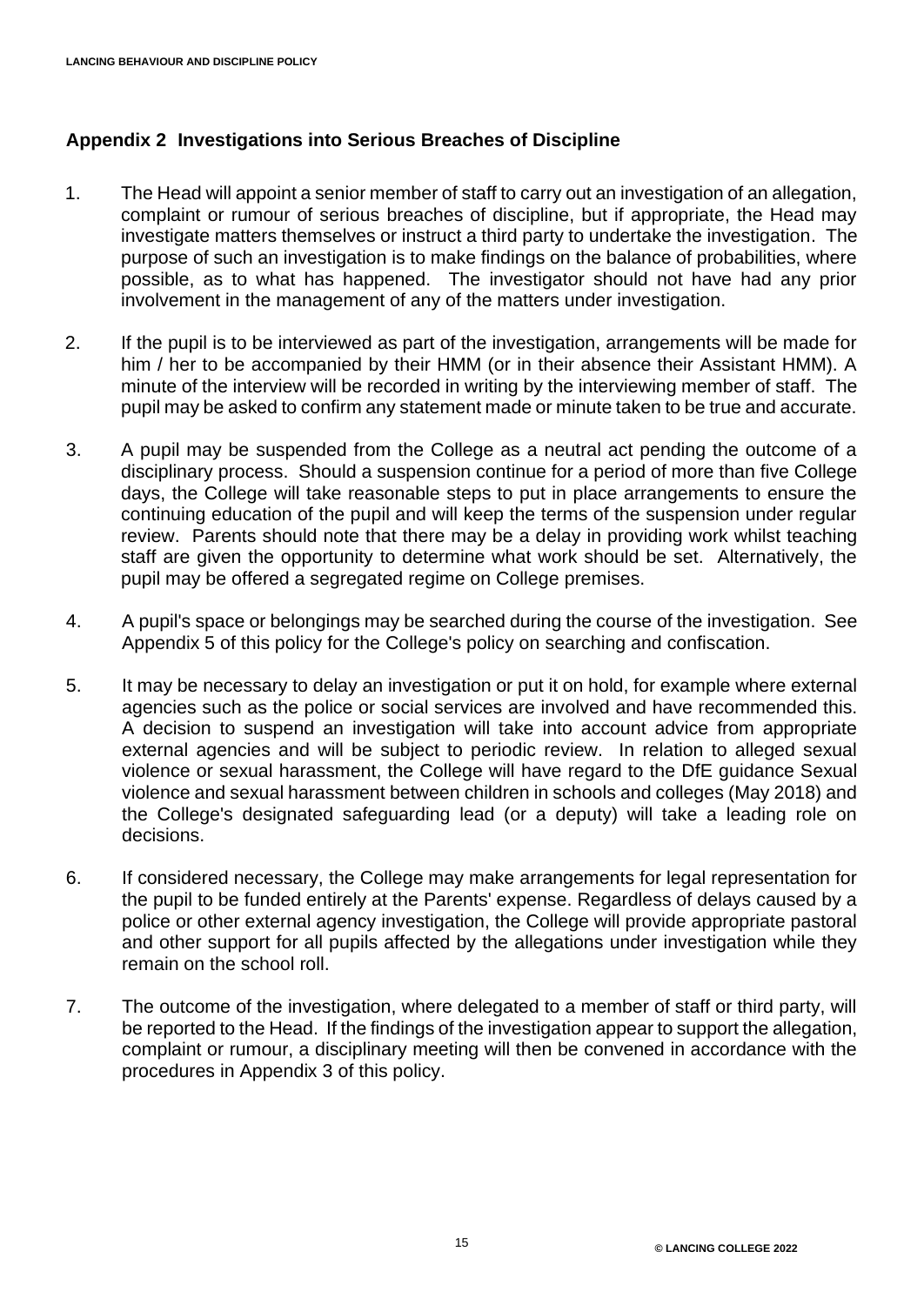## **Appendix 3 Disciplinary Meeting with the Head**

1. Where the findings of the investigation into an allegation, complaint or rumour of a serious breach of discipline appears to support the allegation, complaint or rumour, a disciplinary meeting with the Head or his nominated Deputy will take place.

#### 2. **Attendance**

- 2.1 The pupil and his / her Parents (if available) will be asked to attend the disciplinary meeting with the Head. The pupil will also be accompanied by an adult member of staff, usually their Housemaster/ Housemistress. Where the complaint concerns the behaviour of the Parents, the pupil will not generally be expected to attend the meeting and this procedure applies to the Parents only.
- 2.2 The person who oversaw the investigation will be in attendance to explain the circumstances of the complaint and his / her investigation and findings. An additional member of staff will be present to minute the meeting
- 2.3 If the Parents or the pupil have any special needs or disability which call for additional facilities or adjustments (e.g. parking or the provision of documents in large print or other accessible format) those requirements should be made known to the Head as soon as reasonably practicable so that appropriate arrangements can be made.
- 2.4 If a Parent is unable to attend because of, for example, travel and working commitments, the College will make reasonable alternative arrangements to ensure the Parent can be involved, remotely if necessary, with the disciplinary process and their child's education.

#### 3**. Meeting**

- 3.1 Documents available at the disciplinary meeting with the Head may include:
	- 3.1.1 a statement setting out the allegations regarding the pupil or, where applicable, the Parents;
	- 3.1.2 written statements and notes of the evidence supporting the allegations, and any relevant correspondence;
	- 3.1.3 the investigation report;
	- 3.1.4 the pupil's College file and (if separate) conduct record;
	- 3.1.5 the relevant College policies and procedures.
- 3.2 The Head will consider the allegations and the evidence, including statements made by and / or on behalf of the pupil or, where applicable, the Parents.
- 3.3 The pupil and his / her Parents will have an opportunity to make representations on:
	- 3.3.1 the investigator's findings;
	- 3.3.2 whether they constitute serious misconduct;
	- 3.3.3 the appropriate sanction to be imposed.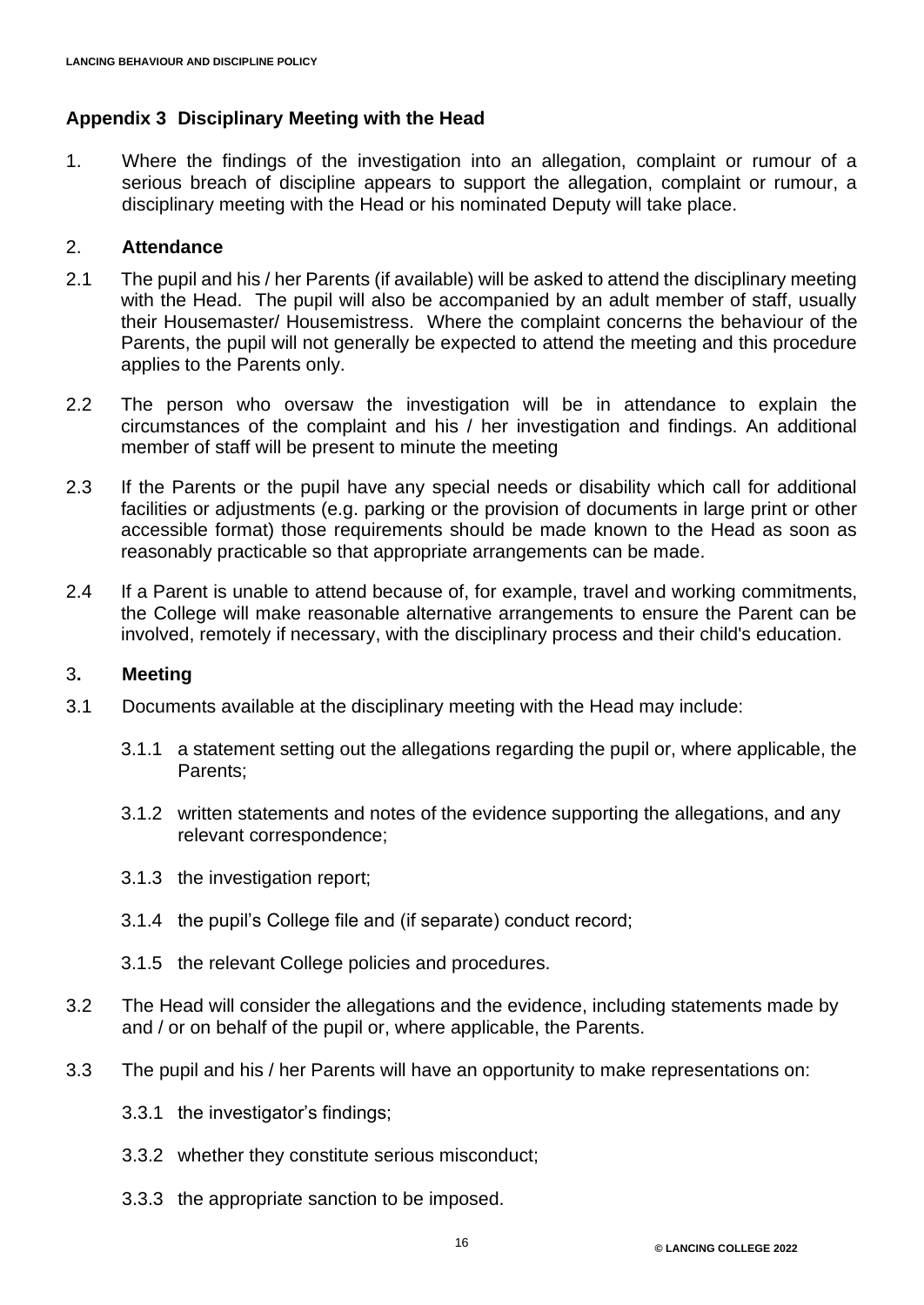- 3.4 The Head will inform the pupil and his / her Parents of the range of disciplinary sanctions which the Head considers are open to him / her if the allegation, complaint or rumour is sufficiently proved.
- 3.5 Unless the Head considers that further investigation is needed, he will close the meeting and inform the pupil and the Parents that they will be notified of his decision in writing or verbally to inform them.

#### 4**. Decision**

- 4.1 The Head will consider:
	- 4.1.1 whether the allegation, complaint or rumour has been sufficiently proved. The standard of proof shall be the civil standard, i.e. the balance of probabilities.
	- 4.1.2 whether the findings constitute serious misconduct; and
	- 4.1.3 the appropriate sanction to be imposed (and the pupil's disciplinary record will be taken into account where the complaint concerns the conduct of the pupil).
- 4.2 The Head may expel or remove a pupil or impose any other sanction he / she considers to be appropriate in accordance with this policy.
- 4.3 The Head will notify the Parents of his decision in writing, with reasons, within three working days of the disciplinary meeting.
- 4.4 A decision to expel or remove a pupil shall take effect within five working days of the date of the Head's letter confirming his decision. Until then, the pupil shall remain suspended and away from College premises.

#### 5**. Review**

- 5.1 The Parents or the pupil may request a Review of the Head's decision:
	- 5.1.1 to expel or remove a pupil from the College; or
	- 5.1.2 where the pupil is suspended from the College for 11 working days or more; or
	- 5.1.3 where a suspension would result in the pupil missing a public examination.
- 5.2 A request for a Review must be made within five working days of the date of the Head's letter confirming his decision.
- 5.3 If such a request is made, the pupil shall remain suspended until the Review has taken place and either the sanction is upheld or a reconsidered decision made.
- 5.4 See the expulsion and removal: review procedure for further information about requesting a Review and the detail of the procedure.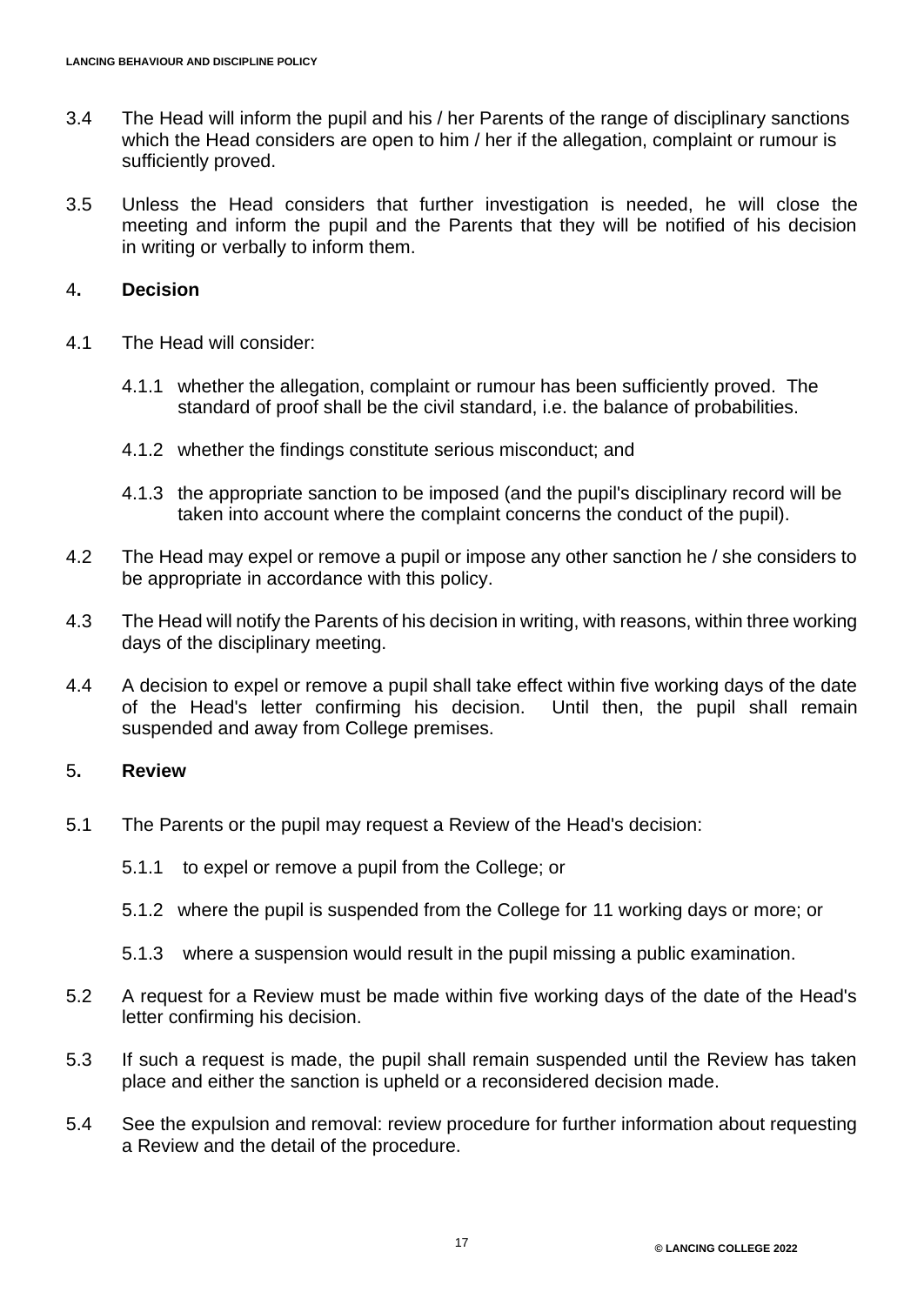#### 6. **Leaving Status**

- 6.1 If a pupil is expelled or removed, his / her leaving status will be one of the following: expelled, removed or, if the offer is made by the Head and accepted by the Parents, withdrawn by Parents.
- 6.2 Additional points of leaving status to be considered may include:
	- 6.2.1 the form of letter which will be written to the Parents and the form of announcement in the College;
	- 6.2.2 the form of reference which will be supplied for the pupil;
	- 6.2.3 the entry which will be made on the College record and the pupil's status as a leaver;
	- 6.2.4 arrangements for transfer of any course and project work to the pupil, his / her Parents or another College;
	- 6.2.5 whether (if relevant) the pupil will be permitted to return to College premises to sit public examinations;
	- 6.2.6 whether (if relevant) the College can offer assistance in finding an alternative placement for the pupil;
	- 6.2.7 whether the pupil will be entitled to leavers' privileges;
	- 6.2.8 the conditions under which the pupil may re-enter College premises in the future; and
	- 6.2.9 **financial aspects**: payment of any outstanding fees and extras; whether the deposit will be returned or credited; refunded of prepaid fees.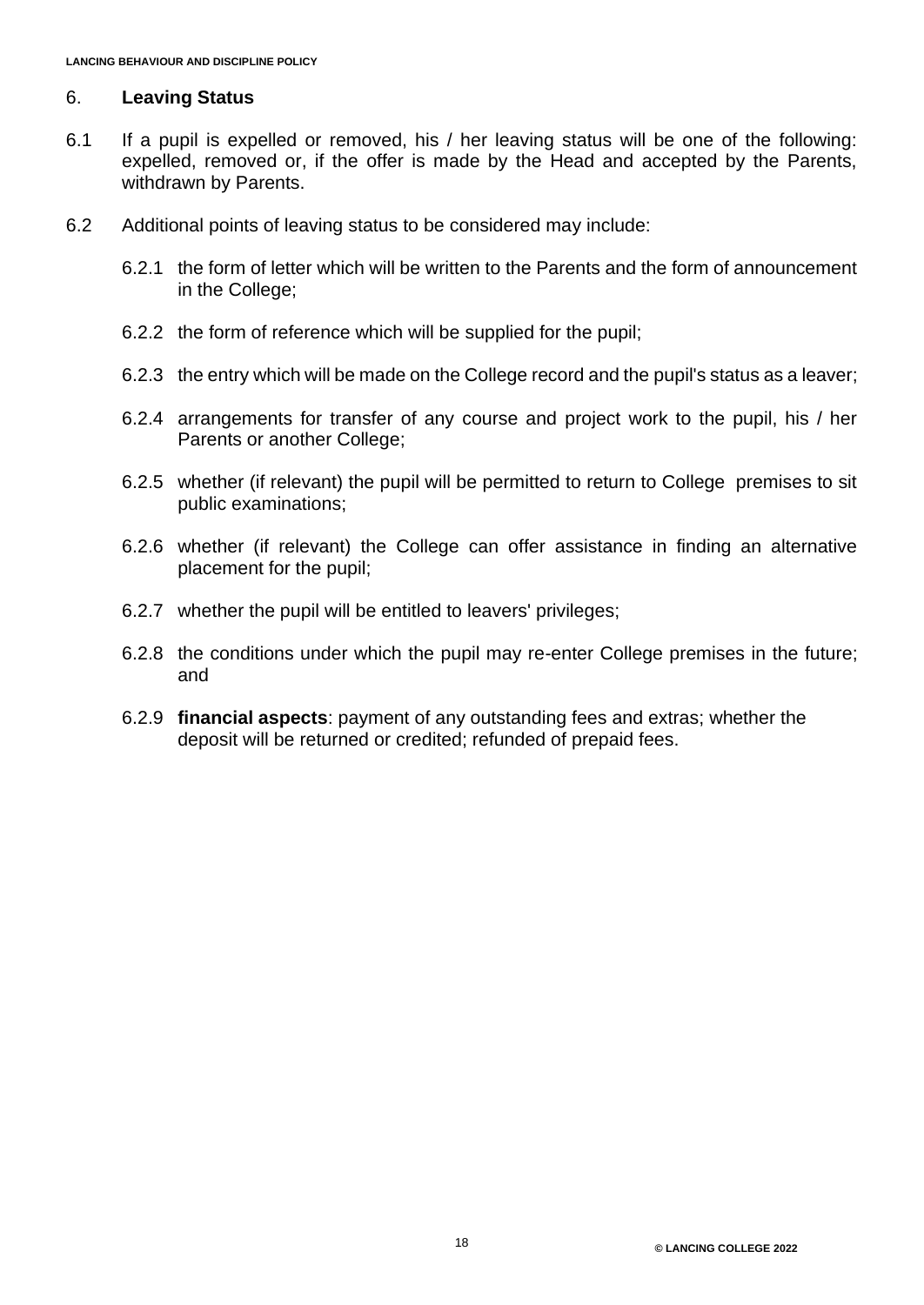## **Appendix 4 Use of Reasonable Force**

- 1. Any use of reasonable force will be in accordance with the DfE guidance Use of reasonable force (DfE, July 2013).
- 2. Reasonable force may be used to prevent a pupil from doing or continuing to do any of the following:
	- 2.1 committing a criminal offence;
	- 2.2 injuring themselves or others;
	- 2.3 causing damage to property, including their own;
	- 2.4 engaging in any behaviour prejudicial to good order and discipline at the College or among any of its pupils, whether that behaviour occurs in a classroom or elsewhere.
- 3. In these circumstances, force will be used for two main purposes: to control pupils or to restrain them. Reasonable force may be used, for example, to restrain a pupil at risk of harming themselves or another individual or to prevent a pupil leaving a classroom where allowing him / her to do so would risk his /her safety or lead to behaviour that disrupts the behaviour of others.
- 4. In addition, reasonable force may be used to conduct a search for certain "prohibited items" (see Appendix 5 below).
- 5. In these circumstances, 'reasonable' means using no more force than is needed.
- 6. In deciding whether reasonable force is required, the needs of individual pupils will be considered and reasonable adjustments will be made for pupils with special educational needs or disabilities. The College will establish proactive and positive behaviour support strategies for pupils with particular needs, in consultation with their Parents, to reduce the occurrence of challenging behaviour and the need to use reasonable force.
- 7. Where reasonable force is used by a member of staff, the Senior Deputy Head must be informed of the incident and it will be recorded in writing. The pupil's Parents will be informed about serious incidents involving the use of force.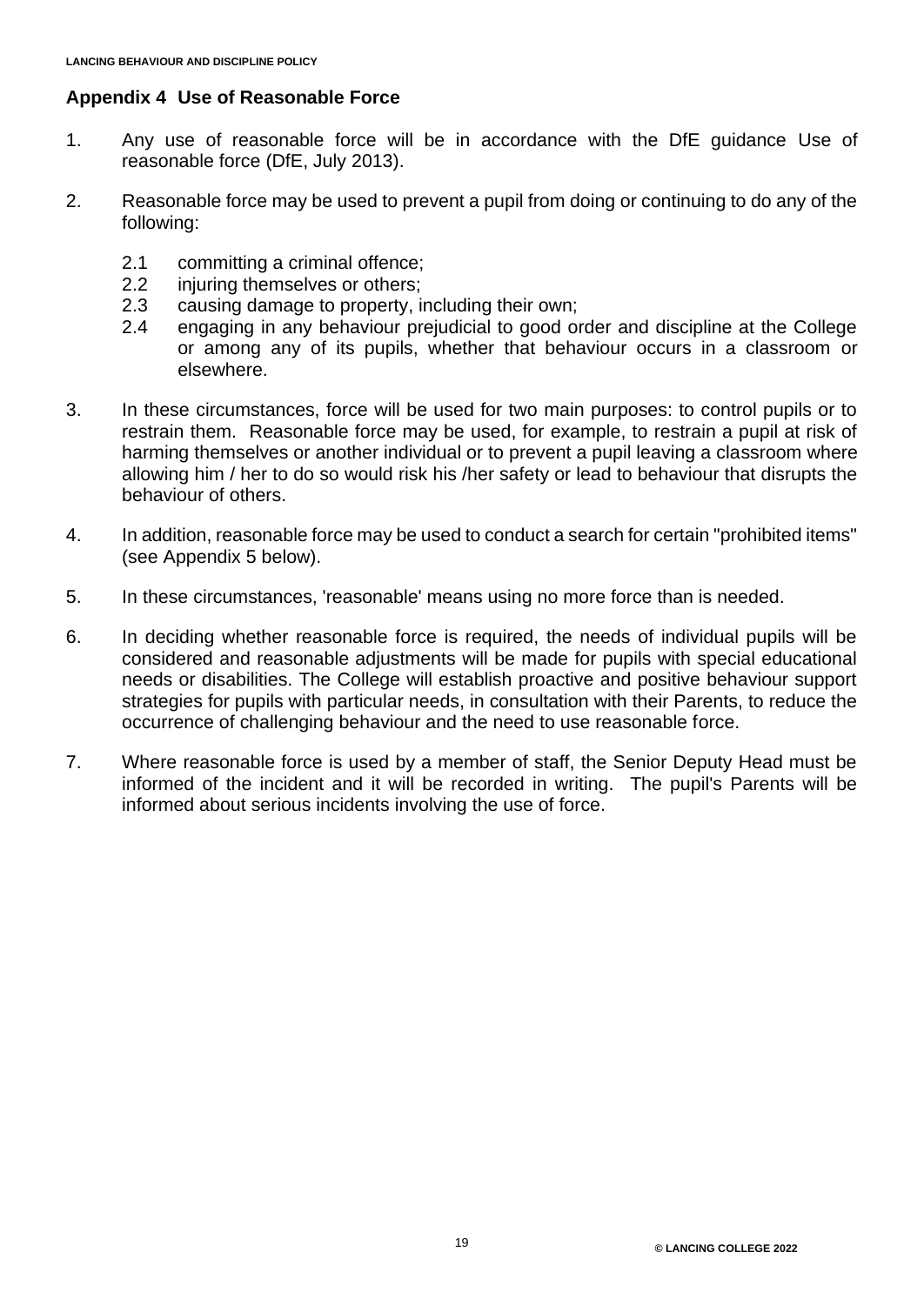## **Appendix 5 Searching and Confiscation**

- 1. All schools have a general power to impose reasonable and proportionate disciplinary measures (Education and Inspections Act 2006). This enables a member of staff to confiscate, retain or dispose of a pupil's property as a disciplinary penalty where it is reasonable to do so.
- 2. The College's policy on searching and confiscation has regard to the DfE guidance Searching, screening and confiscation: advice for schools (DfE, January 2018).

#### 3. **Prohibited items**

- 3.1 The following are "prohibited items" under Section 550ZA(3) of the Education Act 1996 and Regulation 3 of the Schools (Specification and Disposal of Articles) Regulations (SI 2012/951):
	- 3.1.1 knives or weapons, alcohol, illegal drugs and stolen items;
	- 3.1.2 tobacco and cigarette papers, fireworks and pornographic images;

3.1.3 any article that a member of staff reasonably suspects has been, or is likely to be used:

- (a) to commit an offence; or
- (b) to cause personal injury to, or damage to the property of, any person (including the pupil); and
- 3.1.4 any item banned by the school rules that are identified as being items which may be searched for. [Note: items banned may include such things as vaping devices and the paraphernalia of smoking or vaping.]
- 3.2 The College has banned items that are reasonably believed to be likely to cause harm or disruption. Pupils must not have these items in their possession on College premises or at any time when they are in the lawful charge and control of the College (for example on an educational visit).

#### 4. **Searching with Consent**

- 4.1 Before any search is undertaken the pupil will usually be asked to consent. In seeking consent, the age and maturity of the pupil will be taken into account together with any special needs the pupil may have. Written consent will not usually be required.
- 4.2 If items are "prohibited items" as listed in section 3 above, the College is not required to seek consent, but the pupil will be asked in any event. Where a pupil is not deemed to have sufficient maturity or understanding or to be fit to give informed consent themselves, then consent will be sought from a parent.
- 4.3 The consent of the pupil must be obtained for searches for items that are not "prohibited items" as listed in section 3 above. The consent of the pupil must be sought even if he / she is not at the College at the time.
- 4.4 If the pupil refuses to provide consent, disciplinary action may be taken in accordance with the College's behaviour and discipline policy.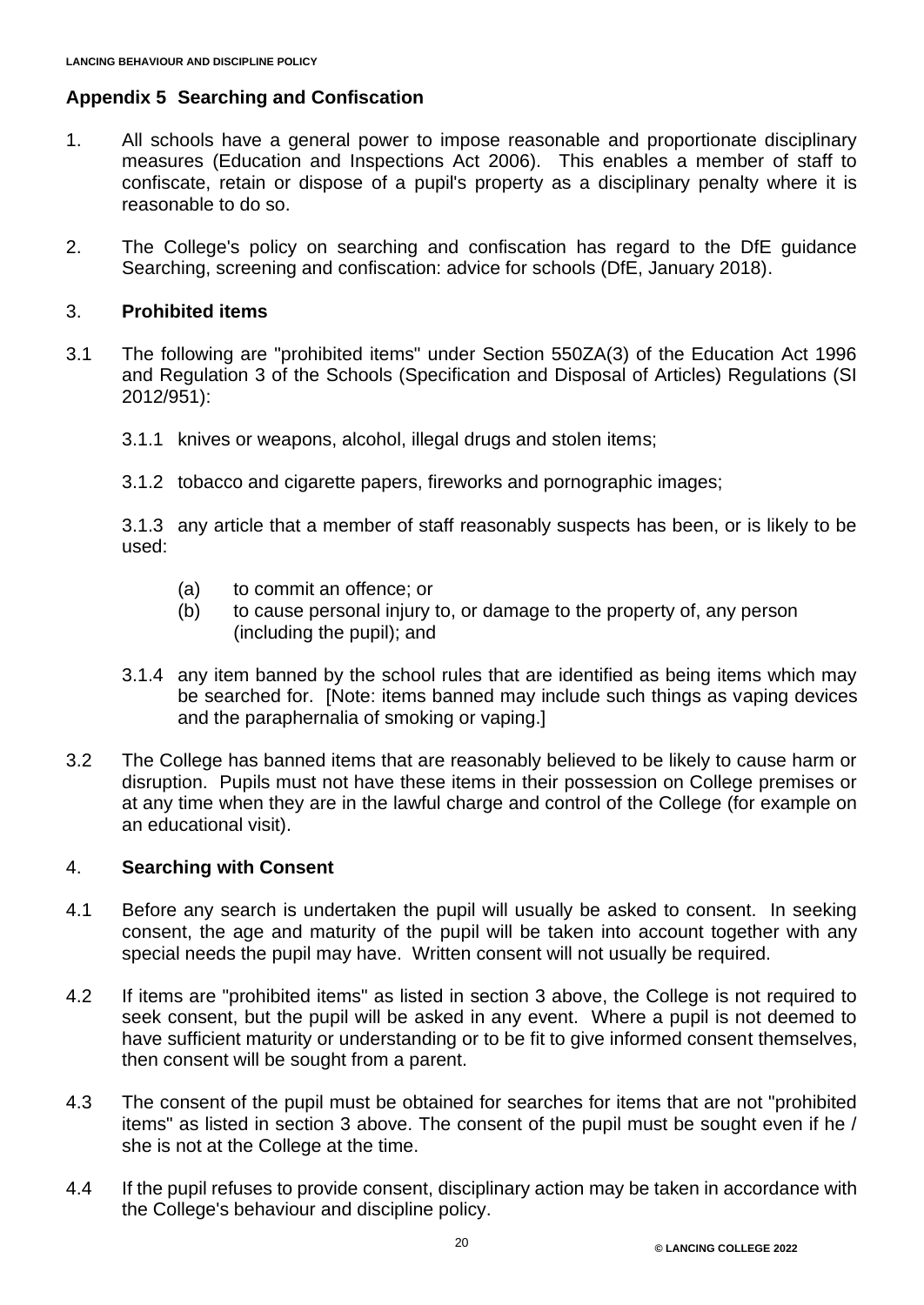#### 5. **Searching for Prohibited Items**

- 5.1 Where the Head or an authorised member of staff has reasonable grounds to suspect that a pupil may have a prohibited item, consent is not required and the search can be carried out, using reasonable force if necessary.
- 5.2 Searches will be carried out on College premises or, if elsewhere, where the member of staff has lawful control or charge of the pupil, for example on an educational visit or in training settings.
- 5.3 If it is believed that a pupil has a prohibited item, it may be appropriate for a member of staff to carry out:
	- 5.3.1 a search of outer clothing; and / or
	- 5.3.2 a search of College property (e.g. pupils' lockers or desks, bed studies or dormitories); and / or
	- 5.3.3 a search of personal property (e.g. bag or pencil case).
- 5.4 Searches will be conducted in such a manner as to minimise embarrassment or distress. Searches of a pupil or their possessions will generally be carried out in the presence of the pupil and another member of staff. Where a pupil is searched, the searcher and the second member of staff present will be the same sex as the pupil.
- 5.5 Where it is reasonably believed that serious harm may be caused if the search is not carried out immediately and it is not practicable to summon the pupil, or another member of staff, a member of staff may carry out a search in any event.
- 5.6 Where the Head, or staff authorised by the Head, find anything which they have reasonable grounds for suspecting is a prohibited item, they may seize, retain and dispose of that item in accordance with this policy.

#### 6. **Confiscation**

- 6.1 Under the College's general power to discipline, a member of staff may confiscate, retain or dispose of a pupil's property as a disciplinary penalty where it is reasonable to do so.
- 6.2 Confiscation of an item may take place following a lawful search, as set out above, or however the item is found if the member of staff considers it to be harmful or detrimental to College discipline.

#### 7. **Searching Electronic Devices**

7.1 An electronic device such as a mobile phone or a tablet computer may be confiscated in appropriate circumstances in accordance with this policy. If there is good reason to suspect that the device has been, or could be used to cause harm, to disrupt teaching or break school rules, any data or files on the device may be searched and, where appropriate, data or files may be erased before the device is returned to its owner. Any search of an electronic device should be conducted in the presence of an authorised member of the IT staff.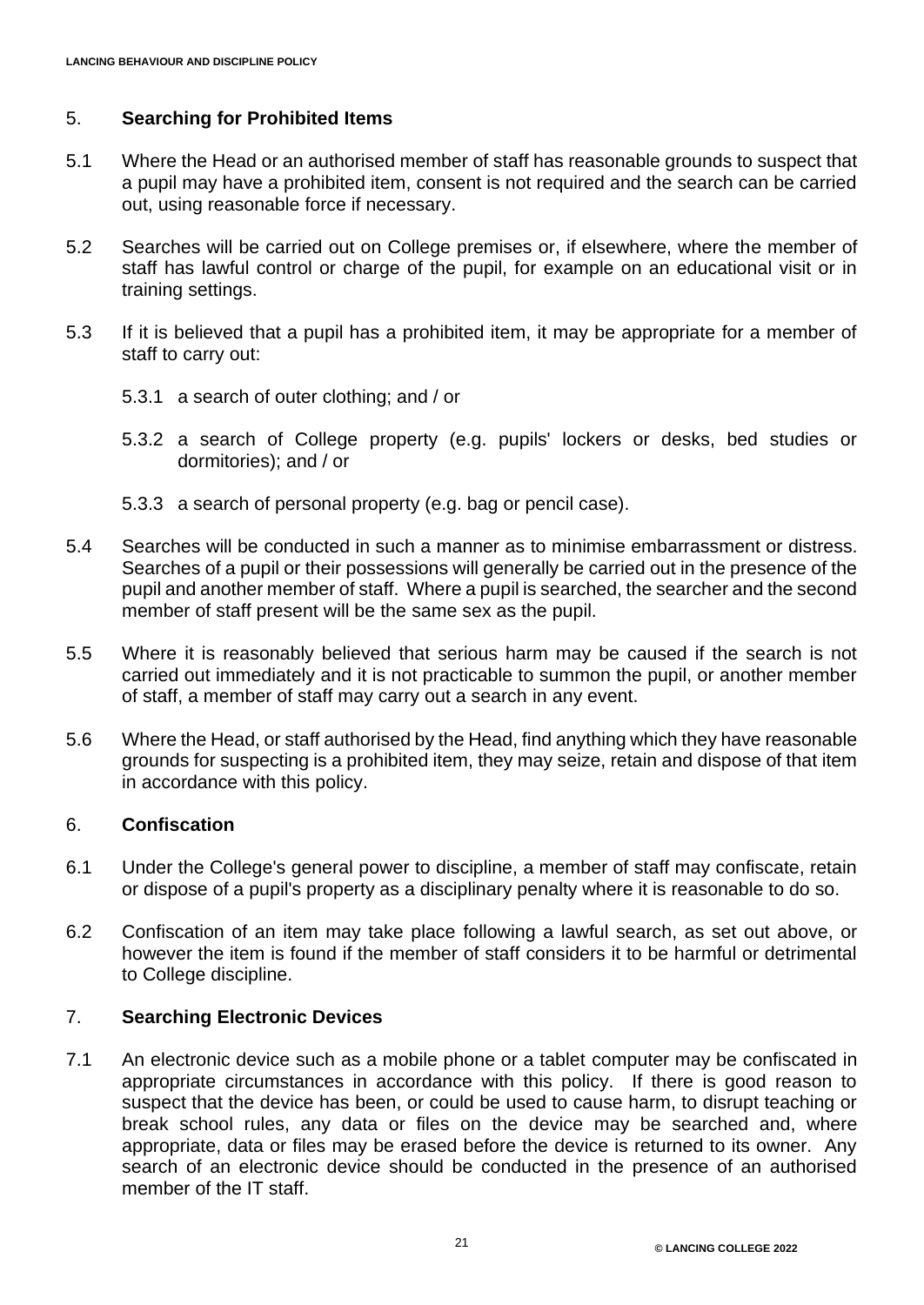- 7.2 Any data or files will only be erased if there is good reason to suspect that the data or files have been, or could be used to cause harm, to disrupt teaching or break school rules.
- 7.3 Subject to 7.4 below and the requirements set out in KCSIE 2020, if inappropriate material is found on an electronic device, the member of staff may delete the material, retain it as evidence of a breach of College discipline or criminal offence or hand it over to the police if the material is suspected to be evidence relevant to an offence.
- 7.4 Staff should not view or forward illegal images of a child. When viewing an image is unavoidable staff should consult the advice set out in the Searching screening and confiscation advice (for schools) and UKCCIS sexting advice (for schools and colleges).

## 8. **Disposal of Confiscated Items**

- 8.1 **Alcohol**: alcohol which has been confiscated will be destroyed.
- 8.2 **Controlled drugs**: controlled drugs will usually be delivered to the police as soon as possible. In exceptional circumstances and at the discretion of the Head or authorised member of staff, the drugs may be destroyed without the involvement of the police if there is good reason to do so. All relevant circumstances will be taken into account and staff will use professional judgement to determine whether the items can be safely disposed of. They will not be returned to the pupil.
- 8.3 **Other substances**: substances which are not believed to be illegal drugs but which are harmful or detrimental to good order and discipline may be confiscated and destroyed. Where it is not clear whether or not the substance seized is an illegal drug, it will be treated as though it is illegal and disposed of as above.
- 8.4 **Stolen items**: stolen items will usually be delivered to the police as soon as possible. However, if, in the opinion of the Head or authorised member of staff, there is good reason to do so, stolen items may be returned to the owner without the involvement of the police. This is likely to apply to items of low value.
- 8.5 **Tobacco or cigarette papers**: tobacco or cigarette papers will be destroyed.
- 8.6 **Fireworks**: fireworks will not be returned to the pupil. They will be disposed of safely at the discretion of the Head or other authorised member of staff.
- 8.7 **Pornographic images**: pornographic images involving children or images that constitute "extreme pornography" under section 63 of the Criminal Justice and Immigration Act 2008 will be handed to the police as soon as practicable. As possession of such images may indicate that the pupil is at risk of harm, the Designated Safeguarding Lead will also be notified and will decide whether to make a referral to children's social care.
- 8.8 Other pornographic images will also be discussed with the Designated Safeguarding Lead. The images may then be passed to children's social care for consideration of any further action. If no action is to be taken by the local authority the images will be erased after a note has been made for disciplinary purposes, confirming the nature of the material.
- 8.9 **Article used to commit an offence or to cause personal injury or damage to property**: such articles may, at the discretion of the Head or authorised member of staff taking all the circumstances into account, be delivered to the police, returned to the owner, retained or disposed of.